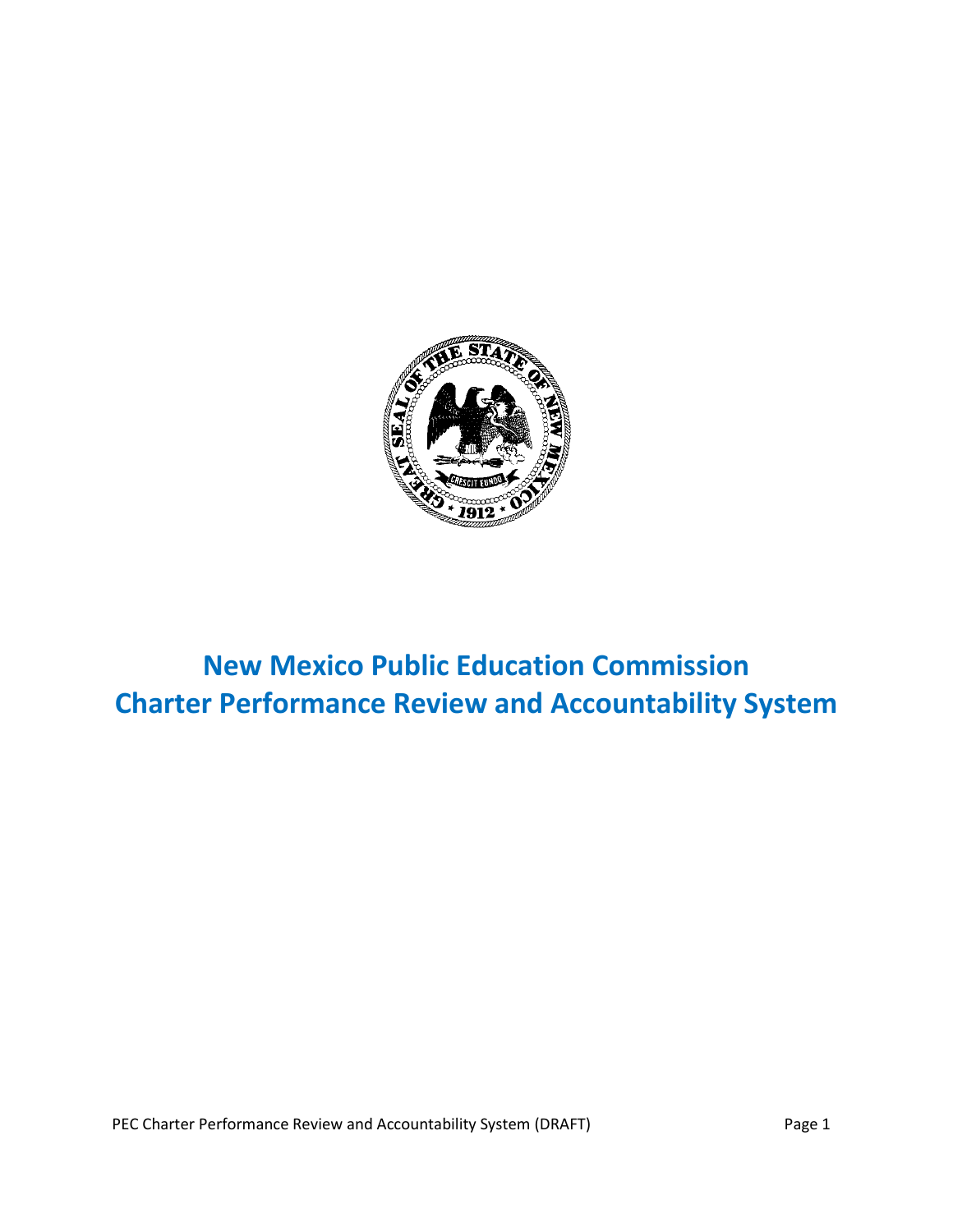# Contents

| $\label{eq:1} \mbox{Introduction} \,\, \ldots \,\, \ldots \,\, \ldots \,\, \ldots \,\, \ldots \,\, \ldots \,\, \ldots \,\, \ldots \,\, \ldots \,\, \ldots \,\, \ldots \,\, \ldots \,\, \ldots \,\, \ldots \,\, \ldots \,\, \ldots \,\, \ldots \,\, \ldots \,\, \ldots \,\, \ldots \,\, \ldots \,\, \ldots \,\, \ldots \,\, \ldots \,\, \ldots \,\, \ldots \,\, \ldots \,\, \ldots \,\, \ldots \,\, \ldots \,\, \ldots \,\, \ldots \,\, \ldots \,\, \ldots \,\,$ |  |
|-----------------------------------------------------------------------------------------------------------------------------------------------------------------------------------------------------------------------------------------------------------------------------------------------------------------------------------------------------------------------------------------------------------------------------------------------------------------|--|
|                                                                                                                                                                                                                                                                                                                                                                                                                                                                 |  |
|                                                                                                                                                                                                                                                                                                                                                                                                                                                                 |  |
|                                                                                                                                                                                                                                                                                                                                                                                                                                                                 |  |
|                                                                                                                                                                                                                                                                                                                                                                                                                                                                 |  |
|                                                                                                                                                                                                                                                                                                                                                                                                                                                                 |  |
|                                                                                                                                                                                                                                                                                                                                                                                                                                                                 |  |
|                                                                                                                                                                                                                                                                                                                                                                                                                                                                 |  |
|                                                                                                                                                                                                                                                                                                                                                                                                                                                                 |  |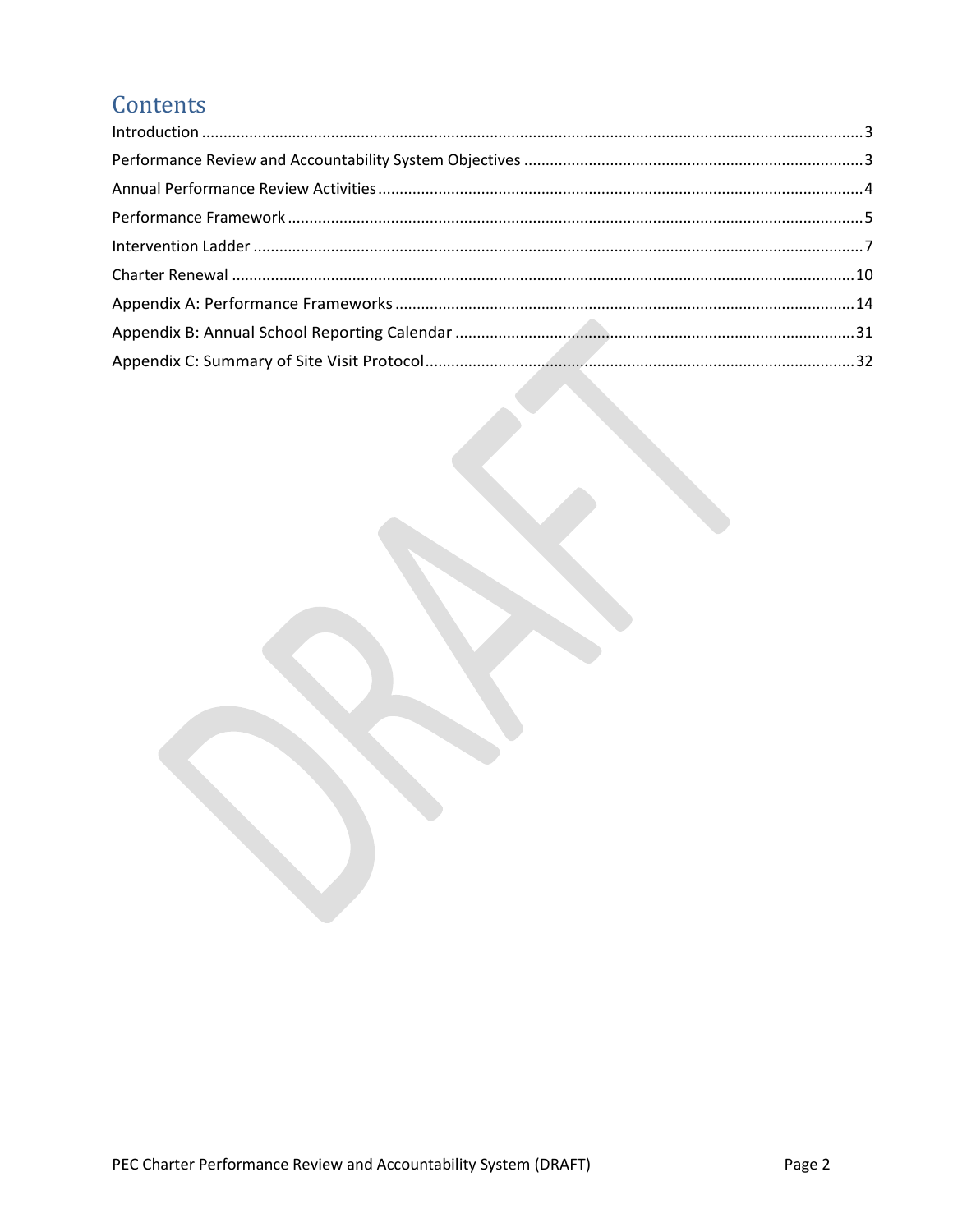## <span id="page-2-0"></span>**Introduction**

Through charter schools, the Public Education Commission ("PEC") as Chartering Authority seeks to provide families with effective, quality educational options.

The PEC is responsible for setting and implementing chartering policies that are consistent with New Mexico charter school law, charter agreements established with schools, and nationally recognized principles and standards for quality charter authorizing. The PEC, through its authorized representative(s), will carry out the data collection and monitoring activities described in the Performance Review and Accountability System.

The New Mexico Charter Schools Act purpose:

The Charter Schools Act … is enacted to enable individual schools to structure their educational curriculum to encourage the use of different and innovative teaching methods that are based on reliable research and effective practices or have been replicated successfully in schools with diverse characteristics; to allow the development of different and innovative forms of measuring student learning and achievement; to address the needs of all students, including those determined to be at risk; to create new professional opportunities for teachers, including the opportunity to be responsible for the learning program at the school site; to improve student achievement; to provide parents and students with an educational alternative to create new, innovative and more flexible ways of educating children within the public school system; to encourage parental and community involvement in the public school system; to develop and use site-based budgeting; and to hold charter schools accountable for meeting the department's educational standards and fiscal requirements. (22-8B-3 NMSA 1978 *et seq*).

## <span id="page-2-1"></span>**Performance Review and Accountability System Objectives**

PEC seeks to establish a Performance Review and Accountability System that strikes the appropriate balance between charter school autonomy and chartering authority intervention. The Performance Review and Accountability System is an adaptive tool subject to continuous review and improvement so that the students in New Mexico public charter schools are effectively served.

The PEC invites New Mexico's charter schools to be partners in the development and continuous improvement of this Performance Review and Accountability System.

The PEC is committed to providing clear expectations about charter school performance and chartering authority oversight activities. PEC objectives for charter school performance review and accountability include:

- Provide clarity about the process and timeline for collecting performance framework data
- Streamline data collection and decrease the burden on NM charter schools
- Consider overall school academic performance across a range of different indicators, including optional, unique, school-identified measures for evaluating mission-specific goals
- Ensure all data and evidence can be reliably and accurately collected and measures can be reliably and accurately evaluated
- Establish financial metrics that provide clarity about the financial health of charter schools
- Establish clear policies and procedures for how performance frameworks inform PEC actions and decisions, including a range of interventions that PEC will take in response to charter school under performance
- Provide annual performance reports that are publicly available to families and schools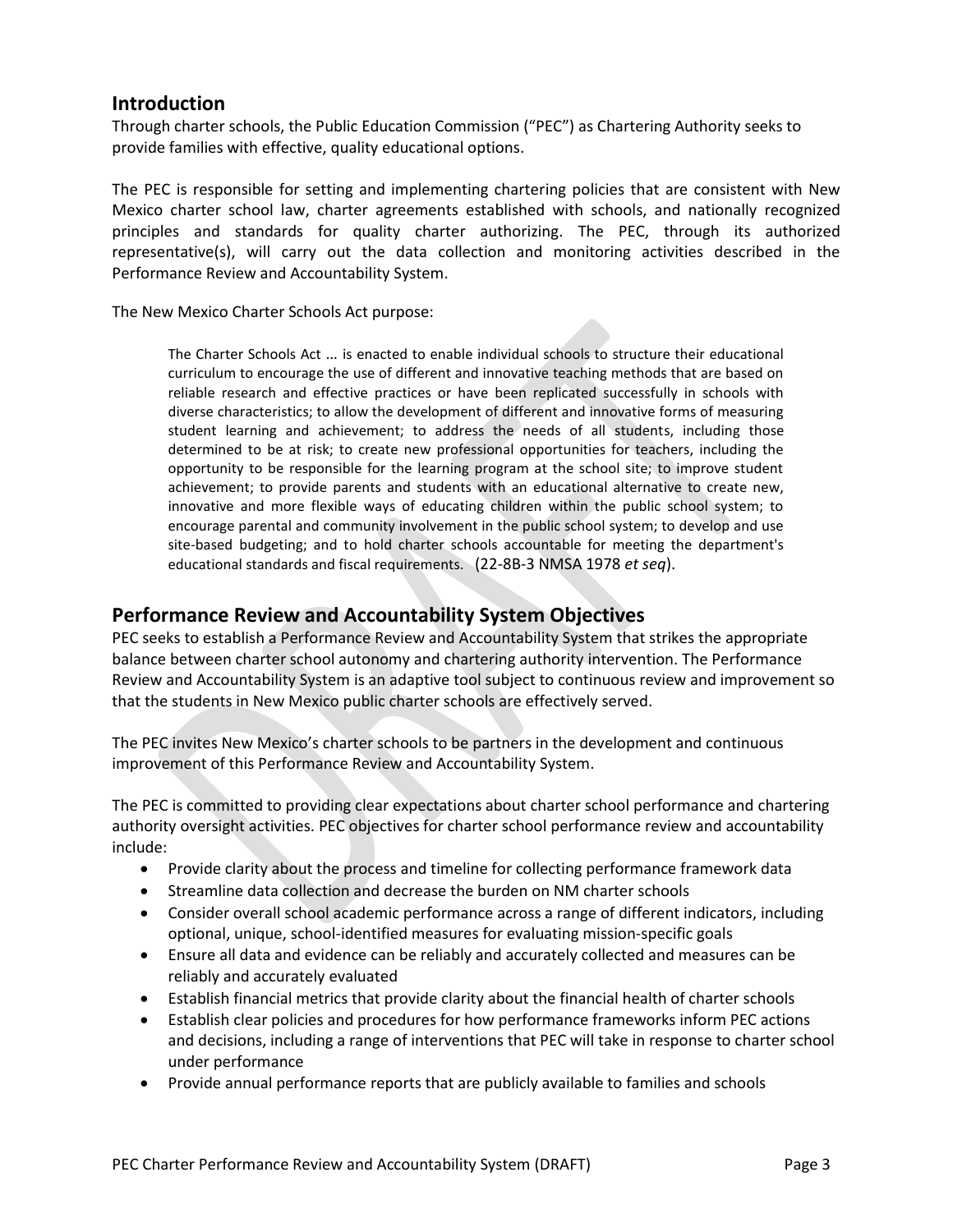### <span id="page-3-0"></span>**Annual Performance Review Activities**

PEC, through its authorized representative(s), evaluates schools on their ability to achieve academic goals with all students while maintaining financial and organizational health. Annual accountability activities are guided by state and federal compliance requirements as well as clear measures of academic progress that allow for a rigorous, state-aligned, fact-based evaluation of school performance.

#### **Charter School Data Submissions**

- •Throughout the year, charter schools are required to submit academic, financial, and organizational data to PEC, various PED departments, and other govermental entities.
- •Submissions are required for PEC accountability oversight and for compliance with state and federal funding and reporting requirements.
- •See Appendix B for a schedule of reports consistently required by the PEC and PED; other reporting may be required if the school is notified by PED, PEC, or other government entities.

#### **Annual School Visits**

- •PEC's authorized representative(s) conduct annual site visits to all schools to collect data for the performance framework evaluation and provide feedback as technical assistance. Site visits may be differentiated based on school performance, including academic, financial, and organizational performance.
- •New school visits are conducted within the first 40 days after new school opening to collect data for the performance framework evaluation and to provide early feedback and intervention as technical assistance, if necessary.
- •Renewal visits are conducted during the fall of the charter school's renewal year and provide additional insights to inform PEC charter school renewal decisions, especially for schools not meeting performance expectations.
- •Visits can include a combination of any of the following: file audits, classroom observations, a facility review, and staff, board, and student and family interviews.
- •See Appendix C for a summary of the School Visit Protocols.

#### **Annual Performance Review**

- •PEC's authorized representative(s)evaluate all schools against the PEC Performance Framework annually, which is comprised of academic, financial, and organizational performance metrics.
- •PEC's authorized representative(s)share initial performance framework feedback and evaluations with charter school boards and administrative leaders for review and feedback.
- •PEC, through its authorized representative(s), issues any Notices of Concern or Breach related to annual performance reviews.
- •PEC approves and publishes Annual Performance Reports for schools.
- •See Appendix A for the current PEC Charter School Performance Framework.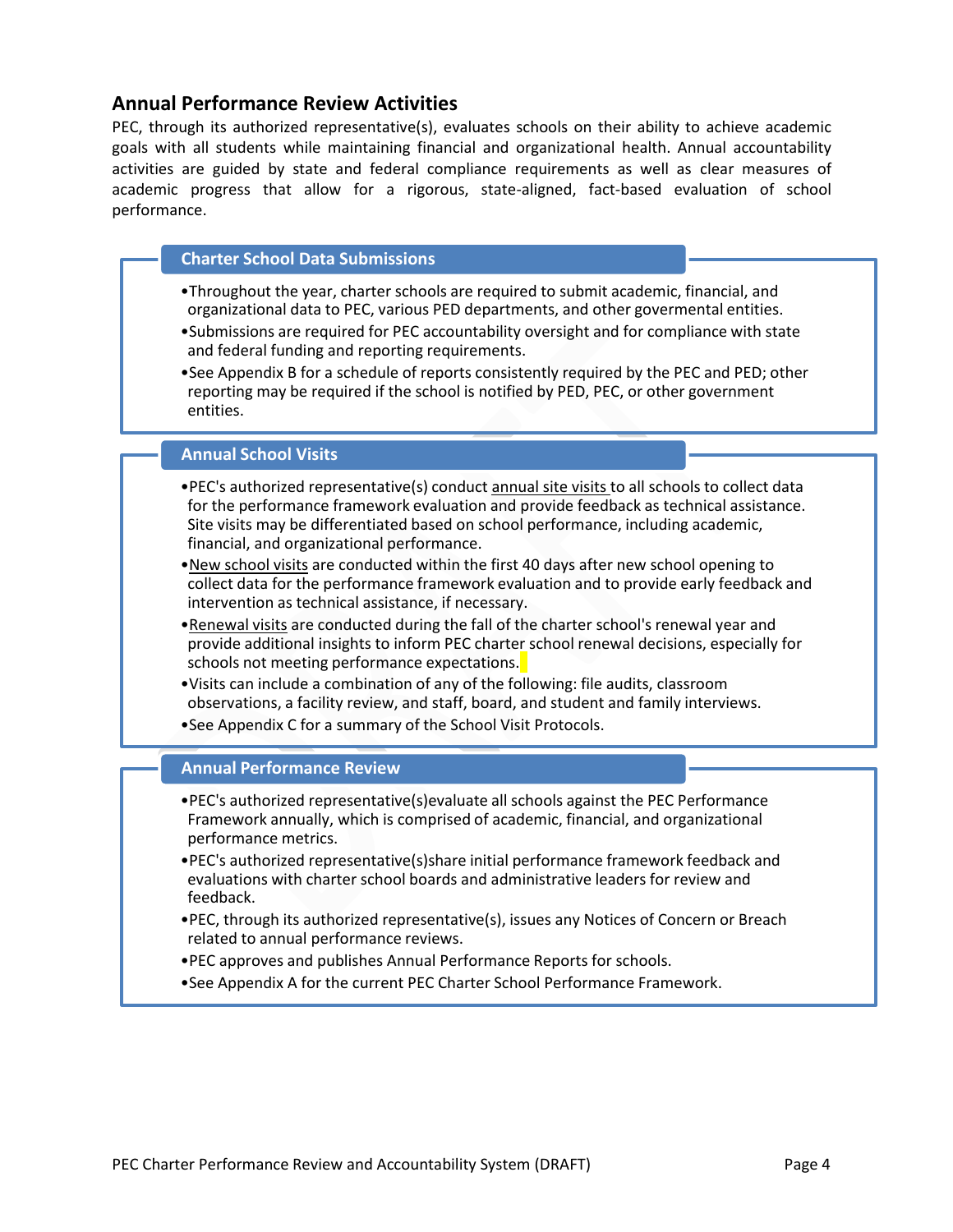## <span id="page-4-0"></span>**Performance Framework**

The PEC Charter School Performance Framework sets the academic, fiscal, and organizational standards by which PEC-authorized public charter schools will be evaluated, informing the PEC and charter school about the school's performance and sustainability. See Appendix A for the current PEC Charter School Performance Framework.

The Performance Framework consists of three separate, free standing frameworks. Performance under these three separate frameworks does not get rolled up into one overall evaluation. While no one document necessarily carries more weight than any other, the PEC considers increases in student academic achievement for all groups of students as one of the most important factors when determining whether to renew or revoke a school's charter.

**Academic Framework:** The academic framework includes measures that allow the PEC to evaluate the school's academic performance and assess whether the academic program is a success and whether the charter school is implementing its academic program effectively. The framework includes measures to evaluate student proficiency, student academic growth, achievement gaps in both proficiency and growth between student subgroups, and for high schools, post-secondary readiness and graduation rate. The framework may also include optional, unique, school-identified measures for evaluating mission-specific goals if the PEC approves of the quality and rigor of such proposed indicators and the indicators are consistent with the purposes of the Charter Schools Act. Based on performance across the academic indicators and measures, schools receive an overall academic tier rating that is used by the PEC in annual monitoring and renewal decisions. The academic framework has four rating tiers. Schools in Tier 1 are exceeding PEC performance expectations and are on par with or exceed the highest-performing schools in the state. Schools in Tier 4 are consistently failing to meet academic performance expectations.

**Organizational Framework**: The Organizational Framework primarily lists the responsibilities and duties that charter schools are required to meet through state and federal laws. The organizational framework is the primary focus of the annual school visit process. It was developed pursuant to the New Mexico Charter Schools Act and includes indicators, criteria statements, and metrics related to schools' educational program, financial management, governing body performance, school environment, and employee and student policies, including compliance with all applicable laws, rules, policies, and terms of the charter contract. For each indicator a school receives one of three ratings: "Meets Standard," "Working to Meet Standard" and "Does Not Meet Standard". Indicator ratings are assigned based on evidence that the school is meeting the criteria statement(s).

Schools receive an overall organizational performance rating that represents a roll-up of all organizational performance indicators. The overall rating will be either "Meets Standard" or "Does Not Meet Standard" based on cumulative performance on the organizational indicators. A school will only receive an overall rating of "Does Not Meet Standard" if the school receives "Does Not Meet Standard" ratings for three more indicators.

**Financial Framework:** The financial framework is currently being revised to include more effective measures of financial health. When a new financial framework is developed, school reported financial data will be evaluated on a quarterly basis and the Performance Framework will be populated with the most recent data. This internal school data is not final, but will be used by the PEC as a preliminary evaluation to progress monitor improvements in financial health and/or act as a flag for potential financial problems or concerns.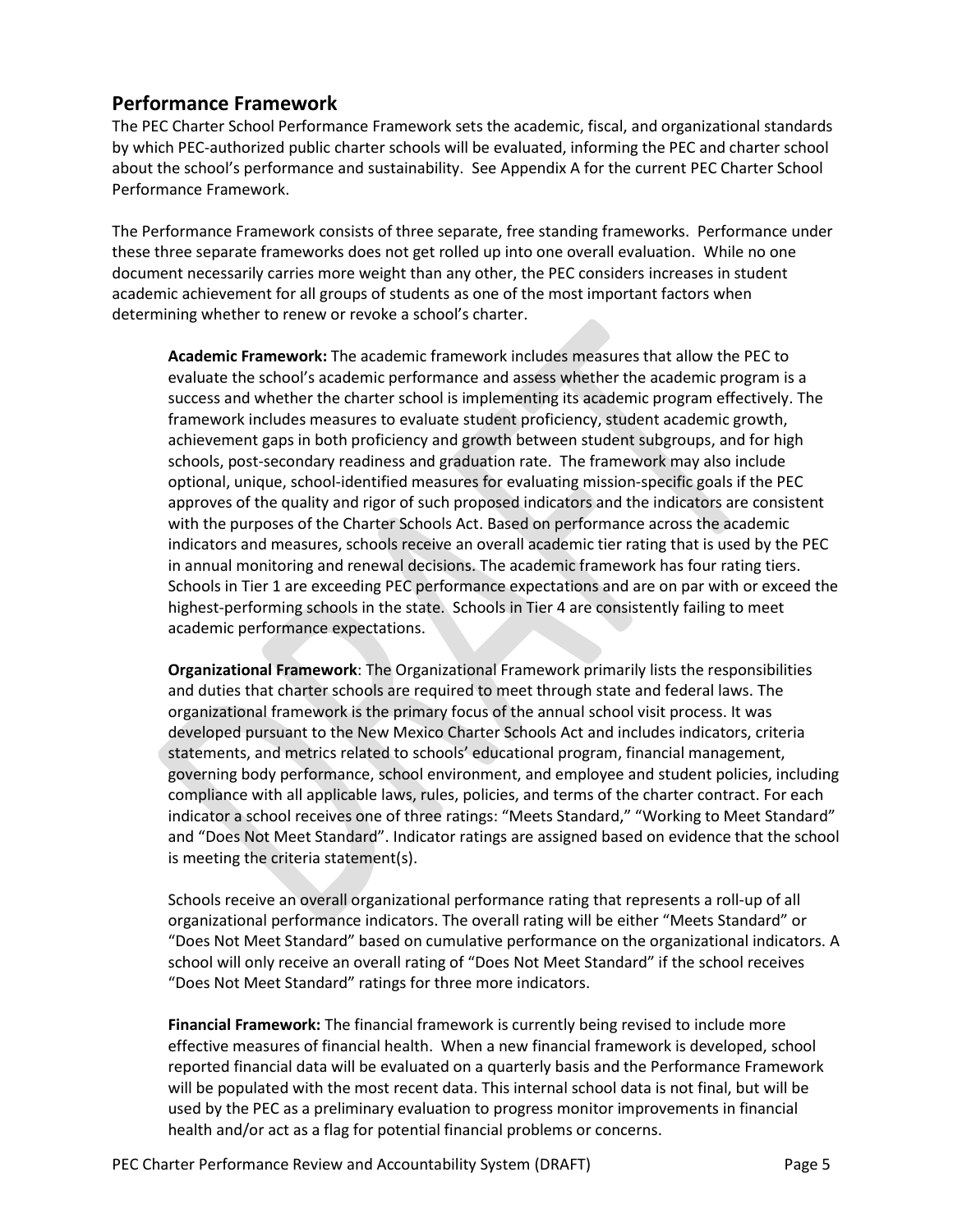A final performance framework will be populated after final audited end-of-year cash amounts are available from the annual external audit. The final framework will be used to evaluate whether the school is meeting financial performance expectations for purposes of annual evaluations and renewal decisions.

The current financial framework requires schools to annually, in August, submit a completed and signed self-reported questionnaire. The questionnaire includes a series of questions about organizational performance as it relates to financial management practices. Several of the questions in the current financial framework are included in the revised organizational framework as indicators.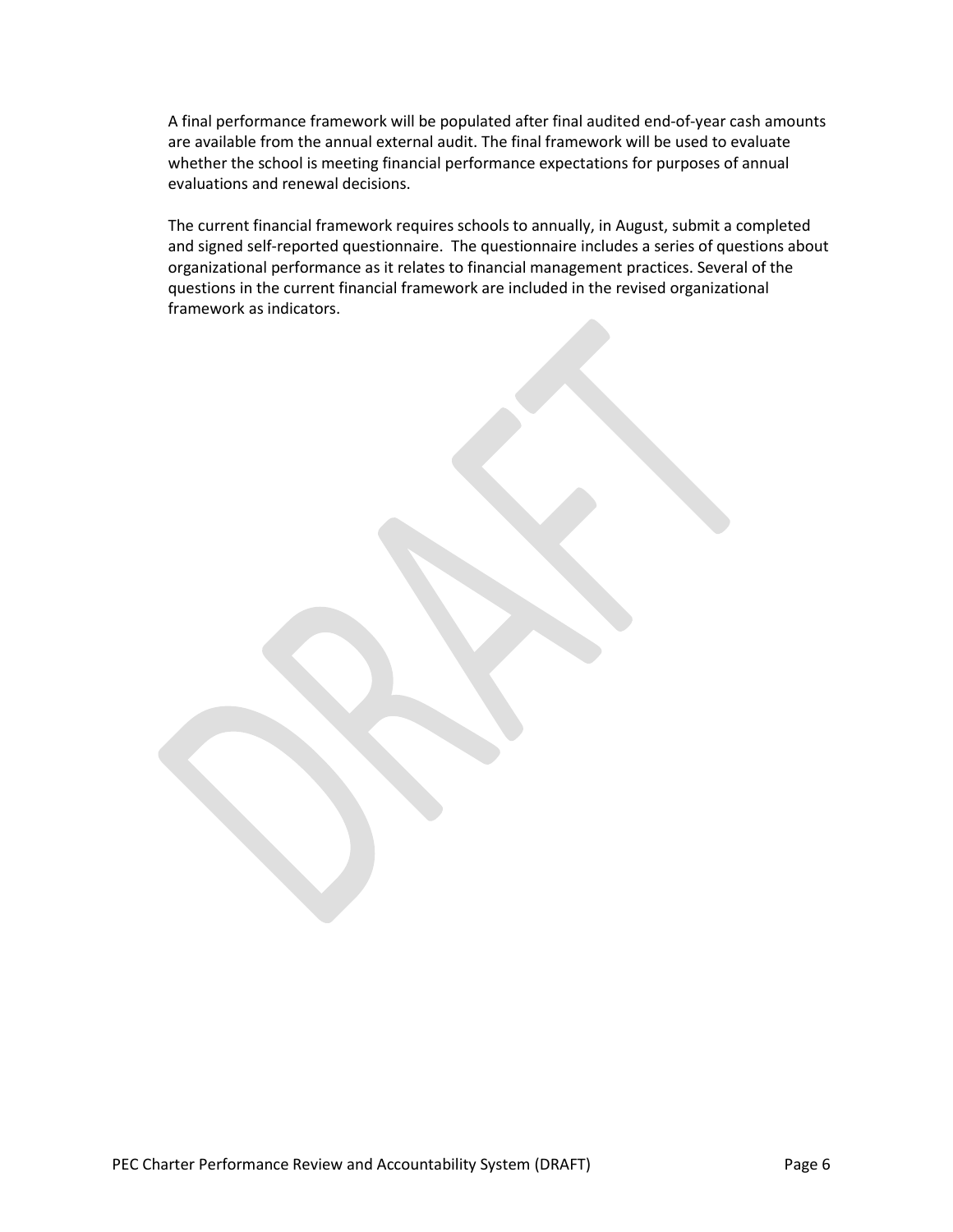### <span id="page-6-0"></span>**Intervention Ladder**

PEC is responsible for holding charter schools accountable for the performance and legal compliance of charter schools under their authority. To meet this obligation, PEC has adopted an intervention ladder to communicate concerns about academic performance, fiscal soundness or legal, contractual, or policy requirements.

In the absence of evidence to the contrary, all schools are considered to be in *Good Standing*. Schools in good standing are expected to participate in routine annual accountability activities and maintain open communication with PEC and its authorized representative(s).

#### **Notice of Concern**

Schools may receive a **Notice of Concern** if the PEC and/or its authorized representative receives a verified complaint of significant concern, or if the annual performance review or site visit identifies significant questions or concerns about academic, financial, or organizational performance; such as a Tier 4 rating on the academic framework or a finding of "not meeting expectations" on an organizational indicator. PEC's authorized representative(s) will communicate with school leaders, parents, and any other necessary stakeholders to verify complaints.

Notice of Concern:

PEC will issue a Notice of Concern at a properly noticed public meeting. PEC's authorized representative(s) shall provide schools notice that they will be appearing on the PEC's agenda for the purposes of issuing a Notice of Concern at least 10 days prior to the meeting. As part of issuing a Notice of Concern, the PEC will establish expected outcomes and deadlines<sup>1</sup> that must be met by the school. Upon remedying the concern and complying with the expectations established by the PEC, the school returns to *Good Standing*. If the PEC's expectations and deadlines are not met, the school progresses to the next level of the intervention ladder.

#### **Notice of Breach**

A school can receive a **Notice of Breach** if it fails to correct a Notice of Concern or for certain violations of law that are serious enough to justify a heightened initial response.

Notice of Breach:

 $\overline{a}$ 

PEC will issue a Notice of Breach at a properly noticed public meeting. PEC's authorized representative(s) shall provide schools notice that they will be appearing on the PEC's agenda for the purposes of issuing a Notice of Breach at least 10 days prior to the meeting. As part of issuing a Notice of Breach, the PEC will establish expected outcomes and deadlines that must be met by the school.<sup>1</sup>

Once a Notice of Breach is issued, schools are required to submit a Corrective Action Plan (financial or organizational performance) or an Improvement Plan (academic performance) that details the actions and timeline that the schools will implement to correct the breach. PEC's authorized representatives will monitor the school's implementation of Corrective Action and Improvement Plans, and regularly update PEC on progress. Once the school has met the Notice of Breach requirements, they return to *Good Standing*. Repeated Notices of Concern or Breach may lead to increased oversight, including additional annual site visits or regular phone calls to discuss key performance indicators.

 $^1$  Deadlines will vary depending on the urgency of the matter and the amount of time it takes to reasonably cure the concern.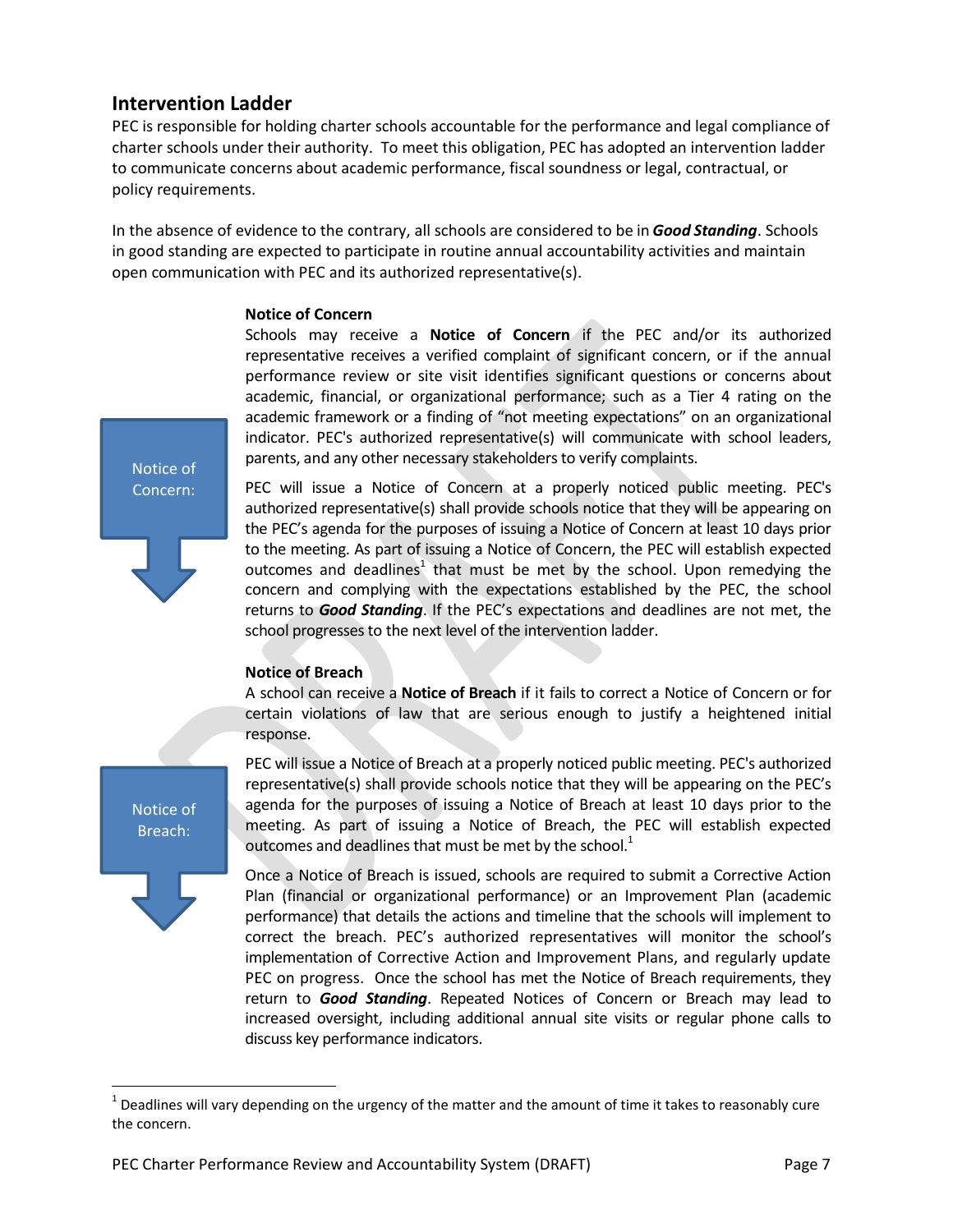#### **Revocation Review**

Failure to meet the requirements specified in the Notice of Breach, or certain violations of law that are serious enough to justify an initial heightened response, will result in a charter school **Revocation Review**. Schools may also be subject to the Revocation Review if they receive multiple Notices of Breach in the same school year.

Revocation Review

PEC will issue a Notice of Revocation Review at a properly noticed public meeting. Unless impractical, PEC's authorized representative(s) shall provide schools notice that they will be appearing on the PEC's agenda for the purposes of issuing a Notice of Revocation Review at least 10 days prior to the meeting. As part of issuing a Notice of Revocation Review, the PEC will establish the actions to be taken by its authorized representative(s) and a deadline for the school to respond to the prospect of revocation. The actions of the PEC's authorized representative may include additional visits to the school, an in-depth audit to assess the school's educational program, and/or financial and organizational health, or other actions appropriate to determine if a revocation hearing is appropriate.

Findings from the revocation review will be presented to the PEC at a properly noticed public meeting, at which will determine whether to issue a Notice of Intent to Revoke, which sends the school into revocation proceedings. In lieu of a Notice of Intent to Revoke, the PEC may decide to grant a Notice of Breach, or a revised Notice of Breach. A revised Notice of Breach will allow a school more time to achieve expected outcomes established in an initial Notice of Breach or adjust the expected outcomes initially established by the PEC.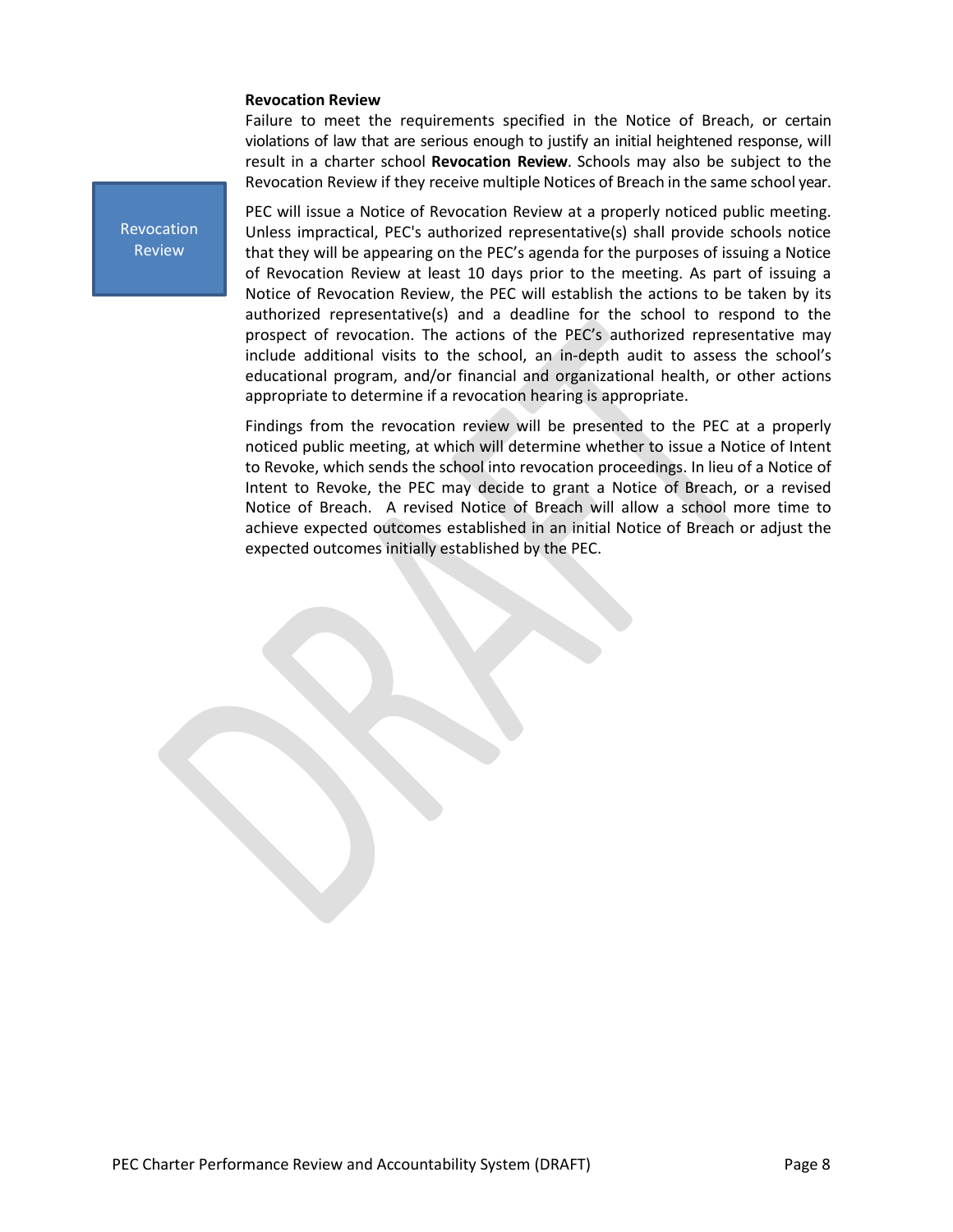| <b>Intervention</b><br><b>Status</b> | <b>Triggers/Evidence</b>                                                                                                                                                                                                                                                                                                                                                                                                   | <b>Actions/Consequences</b>                                                                                                                                                                                                                                                                                                                                                                                                                                                                                                                                                        |
|--------------------------------------|----------------------------------------------------------------------------------------------------------------------------------------------------------------------------------------------------------------------------------------------------------------------------------------------------------------------------------------------------------------------------------------------------------------------------|------------------------------------------------------------------------------------------------------------------------------------------------------------------------------------------------------------------------------------------------------------------------------------------------------------------------------------------------------------------------------------------------------------------------------------------------------------------------------------------------------------------------------------------------------------------------------------|
| Notice of<br>Concern                 | Failure to meet performance<br>standards represented in the<br>performance framework.<br>Receipt of verified complaint of<br>$\bullet$<br>significant concern.<br>Evidence of not meeting performance<br>expectations through routine<br>monitoring or school visit.<br>Failure to comply with terms of the<br>charter.                                                                                                    | Appearance before the Public<br><b>Education Commission at public</b><br>meeting.<br>Letter to school leader and<br>governing board detailing areas of<br>concern and specific outcomes and<br>timeline for correcting the<br>performance gap.                                                                                                                                                                                                                                                                                                                                     |
| Notice of<br><b>Breach</b>           | Failure to meet objectives identified<br>$\bullet$<br>in a Notice of Concern.<br>Evidence of material or significant<br>$\bullet$<br>failure to comply with applicable<br>laws.<br>Actions or operational deficiencies<br>that may endanger the well-being of<br>students and/or staff, or negatively<br>impact the viability of the school.                                                                               | Appearance before the Public<br><b>Education Commission at public</b><br>meeting.<br>Letter to school leader and<br>governing board giving notification<br>of breach and outlining additional<br>terms of oversight and monitoring.<br>School develops, submits, and<br>$\bullet$<br>implements a Corrective Action or<br>Improvement Plan with specific<br>improvements, objectives, timelines,<br>measures that results in correction<br>of the breach.<br>PEC, through authorized<br>representative(s), monitors<br>implementation of Corrective Action<br>or Improvement Plan. |
| Revocation<br><b>Review</b>          | Failure to successfully meet the terms<br>$\bullet$<br>of the Corrective Action or<br>Improvement Plan.<br>Repeated failure to meet the material<br>terms of the charter agreement.<br>Illegal behavior, fraud,<br>$\bullet$<br>misappropriation of funds.<br>Extended pattern of failure to meet<br>performance expectations set forth in<br>the charter agreement.<br>Repeated failure to comply with<br>applicable law. | Appearance before the Public<br><b>Education Commission at public</b><br>meeting.<br>The PEC's authorized<br>representative(s) may conduct<br>additional site visits to the school<br>and/or conduct an in-depth audit to<br>assess the school's educational<br>program, and/or financial and<br>organizational health.<br>The PEC's authorized<br>representative(s) review and<br>preparation of recommendation to<br>revoke, or not to revoke, the<br>charter.<br>PEC reviews recommendations and<br>makes decision to commence or not<br>commence revocation proceedings.       |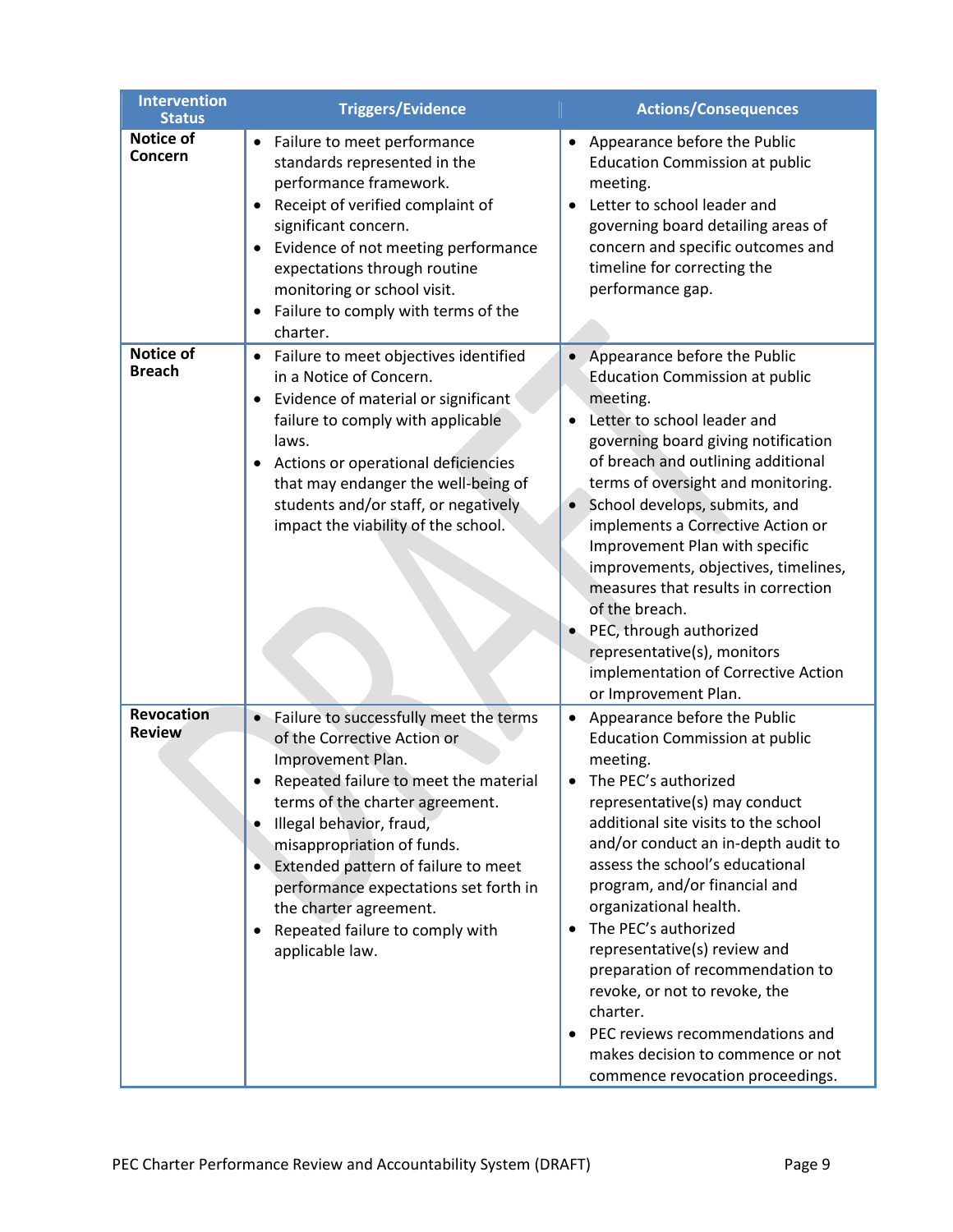# <span id="page-9-0"></span>**Charter Renewal**

As part of renewal consideration, PEC will consider a schools' annual school performance, school visit reports, parental complaints, information contained in the school's renewal application, and other relevant information in their decisions. Renewal decisions are based on the statutory standards in Section 22-8B-12(K) New Mexico Statutes Annotated.

After the final performance evaluation is completed for each year of its contract, a school will receive notice of whether it is on track for a renewal recommendation for 1) expedited renewal, 2) full renewal, 3) renewal with conditions, or 4) non-renewal. When the school has two years remaining on its contract term, the PEC's authorized representative(s) will provide the school with a Preliminary Notification of Renewal Profile. These notices are based on the school's performance profile over the contract term and the renewal performance profiles on page 11 of this Charter Performance Review and Accountability System. The PEC expects that schools will use these notices to both take action to respond to the potential renewal action by improving performance, as necessary, and to prepare and submit a response to the potential renewal action.

After final school performance data is released for the year prior to the school's renewal year, the school will receive a final notice of its renewal profile. Schools that have an Expedited Renewal Profile will have limited submission requirements and a limited site visit.

#### **Renewal Decision Criteria**

PEC decisions on charter school renewal will be based on an analysis of the following questions:

- 1. Is the school an academic success or making progress toward academic success? (Academic Framework)
- 2. Is the school an effective, viable organization? (Organizational Framework)
- 3. Is the school fiscally sound? (Financial Framework)

Staff providing support to the PEC will develop renewal recommendations based on the cumulative performance of the charter school over the contract term. The PEC will consider the following sources of evidence for renewal decisions, including any additional factors highlighted in the charter school renewal application.

#### **Renewal Evidence Sources**

- Annual performance reports, which constitute a report on the status in relation to meeting the academic performance, financial compliance and governance responsibilities of the charter school, including achieving the goals, objectives, student performance outcomes, state standards of excellence and other terms of the charter contract, including the accountability requirements set forth in the Assessment and Accountability Act;
- School developed reports, for schools not meeting the above standards, on the progress toward meeting the established standards;
- Evidence gathered that confirms or does not confirm the school developed reports identified above;
- A financial statement that discloses the costs of administration, instruction and other spending categories for the charter school that is understandable to the general public, that allows comparison of costs to other schools or comparable organizations and that is in a format required by the department;
- Petitions of support; and
- Facility assurances.

PEC Charter Performance Review and Accountability System (DRAFT) Page 10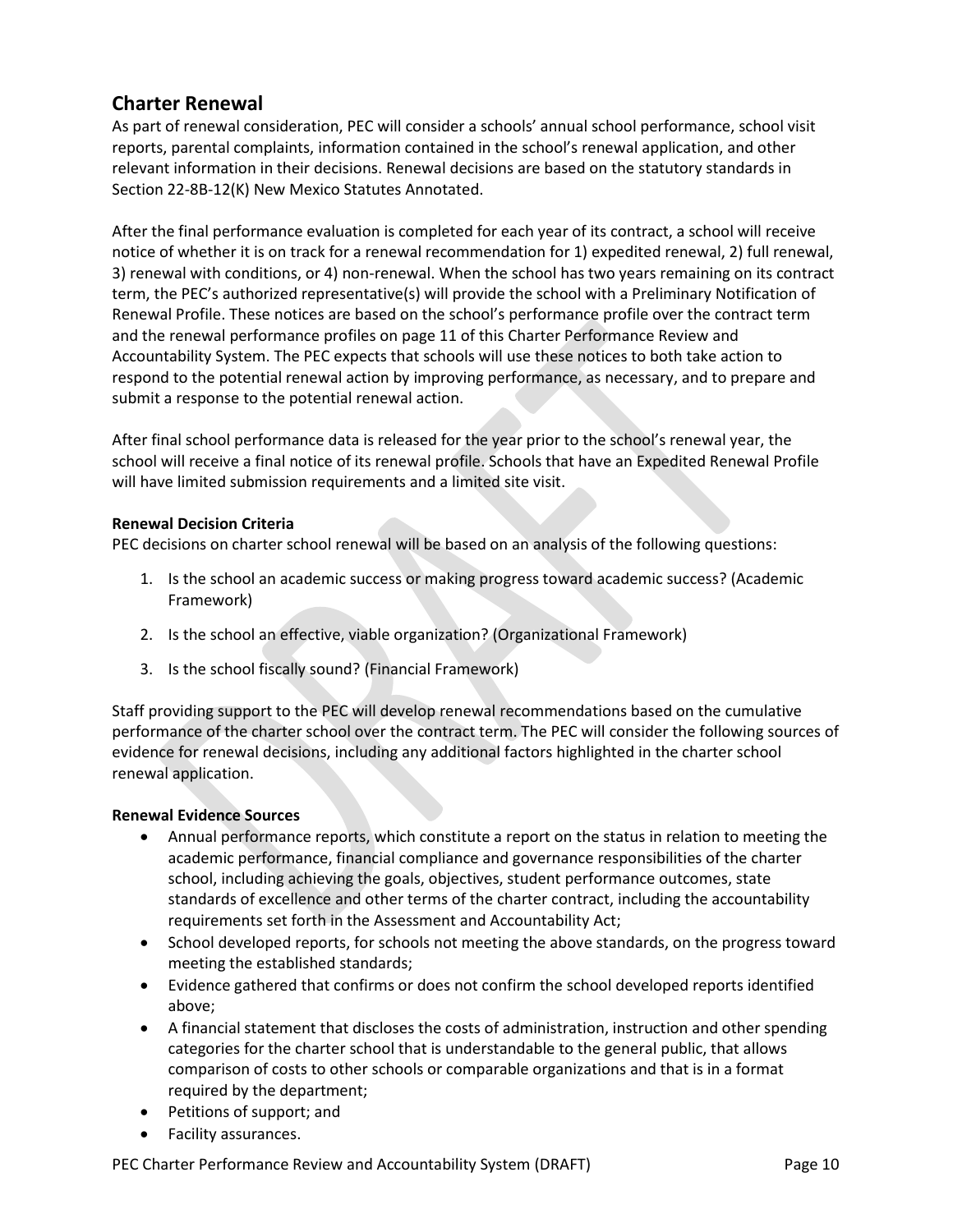#### **Renewal Outcomes**

Staff providing support to the PEC will recommend one of four renewal outcomes (profiles) for PEC to consider. Although renewal recommendations will be guided by the performance profiles described below, the PEC has ultimate authority to make any renewal decision that is consistent with New Mexico charter school law.

| Renewal<br><b>Decision</b>  | <b>Renewal Performance Profile</b> <sup>2</sup>                                                               | <b>Renewal Terms</b>                                                   |  |
|-----------------------------|---------------------------------------------------------------------------------------------------------------|------------------------------------------------------------------------|--|
|                             | <b>Academic</b>                                                                                               | Five-year term with no additional                                      |  |
| <b>Expedited</b>            | • Maintain Tier 1 or 2 rating for previous four years of the charter contract                                 | conditions outside normal charter                                      |  |
| Renewal <sup>3</sup>        | <b>Organizational / Financial</b>                                                                             | contract; streamlined renewal                                          |  |
|                             | • Meet Expectations for previous four years of the charter contract                                           | application and review process                                         |  |
|                             | <b>Academic</b>                                                                                               |                                                                        |  |
|                             | • Earn no Tier 4 ratings or overall "F" grade from NM PED within the past three years, and                    |                                                                        |  |
|                             | • Either:                                                                                                     |                                                                        |  |
| <b>Full</b>                 | $\circ$ Maintain Tier 1 or 2 rating for at least three of past four years, or                                 | Five-year term with no additional<br>conditions outside normal charter |  |
| Renewal <sup>4</sup>        | $\circ$ Demonstrate consistently improving Tier rating over the last 3 years                                  | contract                                                               |  |
|                             | <b>Organizational / Financial</b>                                                                             |                                                                        |  |
|                             | • Meet Expectations for the last two years, or                                                                |                                                                        |  |
|                             | • Meet Expectations for at least three of past four years                                                     |                                                                        |  |
|                             | <b>Academic</b>                                                                                               |                                                                        |  |
|                             | • Earn Tier 4 performance rating for two or more years during the last four years but not in both of the last | Three- to five-year renewal term                                       |  |
| <b>Renewal</b>              | two years, or                                                                                                 | with defined goals for school                                          |  |
| with                        | • Earn Tier 3 or 4 rating for three of the past four years, or                                                | improvement on academic,                                               |  |
| conditions <sup>5</sup>     | • Earn two or more Tier 3 or 4 ratings and demonstrate declines in Tier rating in any of the last two years   | organizational, and/or financial                                       |  |
|                             | <b>Organizational / Financial</b>                                                                             | frameworks                                                             |  |
|                             | • Earn "did not meet" expectations for two or more years including one of the last two years                  |                                                                        |  |
|                             | Academic                                                                                                      |                                                                        |  |
|                             | • Earn Tier 4 performance rating for past two years, or                                                       |                                                                        |  |
| Non-                        | • Earn Tier 4 performance rating for three or more years during the last four years including the most recent |                                                                        |  |
| <b>Renewal</b> <sup>6</sup> | <b>Organizational / Financial</b>                                                                             | Recommendation for non-renewal                                         |  |
|                             | • Earn "did not meet" expectations for three or more years during the last four years including the most      |                                                                        |  |
|                             | recent year                                                                                                   |                                                                        |  |

PEC renewal decisions will be guided by performance profiles, but PEC has ultimate authority to make any renewal decision that is consistent with New Mexico charter school law  $3$  Schools in a contract with a term of less than 5 years are not eligible for expedited renewal.

 $^4$  Schools in a contract with a term of less than 5 years shall be eligible for full renewal if, over the term of the contract the school has demonstrated a consistently improving Tier rating or has maintained Tier 1 or 2 rating in all of the years of the contract. The organizational and financial requirements shall be required for the last year of the contract.

 $^5$  Schools in a contract with a term of less than 5 years shall be eligible for a renewal with conditions if they are not eligible for either full renewal or for non-renewal. The organizational and financial requirements shall be that they did not meet the expectations in any year of the contract term.

 $^6$  Schools in a contract with a term of less than 4 years shall be eligible for non-renewal if they have earned a Tier 4 rating for a majority of the years of the contract. The organizational and financial requirements shall be that they did not meet the expectations in the last year of the contract term prior to renewal.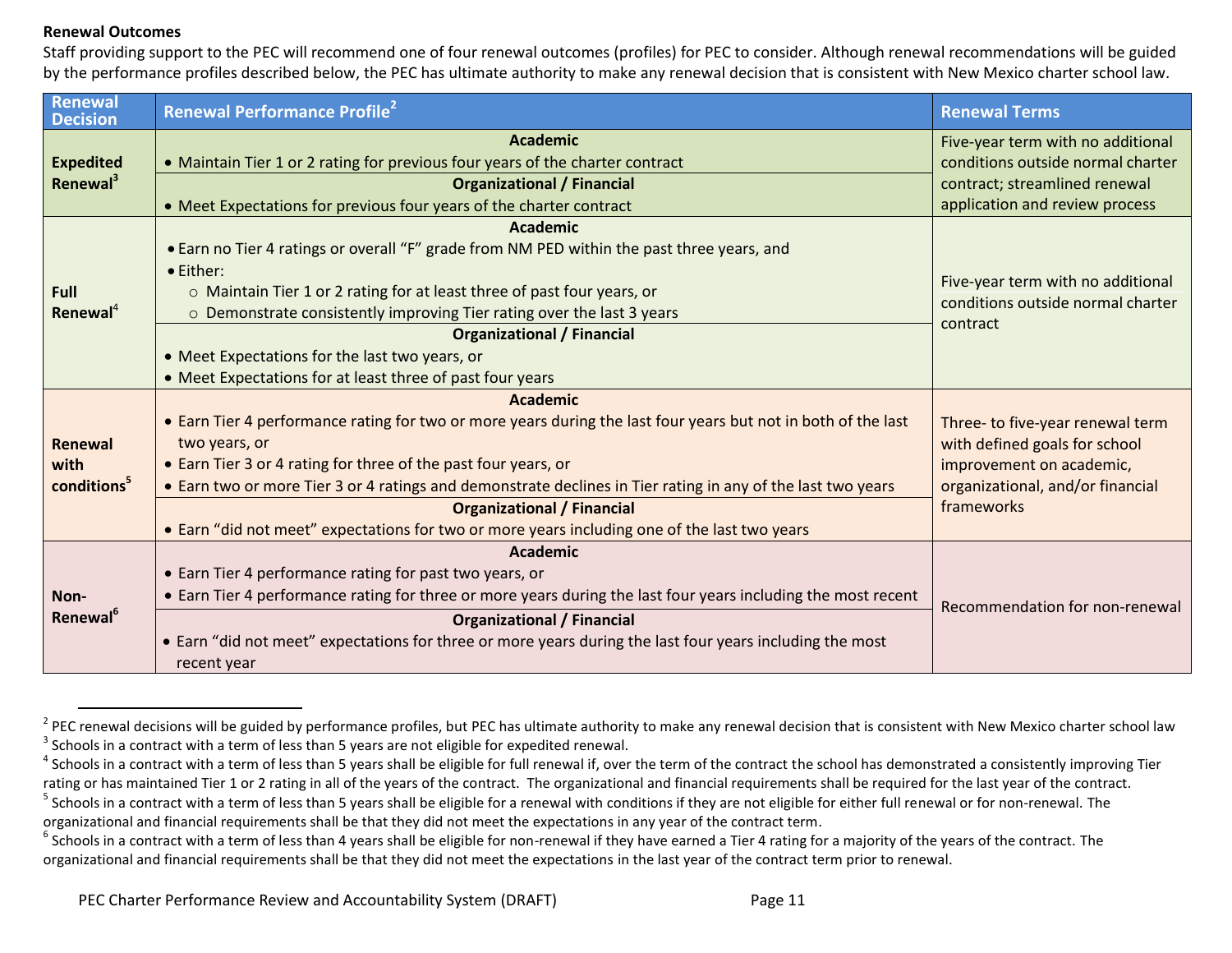#### **Renewal Process Steps**

| <b>Renewal Process Steps</b>        | <b>Timing</b><br>(Final Year of Charter Contract) |
|-------------------------------------|---------------------------------------------------|
| Final Notice of Renewal Profile     | Summer - After School Performance Data Released   |
| Renewal Application by the School   | October 1                                         |
| <b>Renewal Site Visit</b>           | October                                           |
| Additional Requests for Information | As needed                                         |
| Final Renewal Report                | Early December                                    |
| <b>PEC Renewal Vote</b>             | Mid-December                                      |
| New Contract Negotiation            | Spring                                            |

#### Annual Performance Evaluations

After the final performance evaluation is completed for each year of its contract, a school will receive notice of whether it is on track for a renewal recommendation for 1) expedited renewal, 2) full renewal, 3) renewal with conditions, or 4) non-renewal. At least one year prior to the date the school will apply for renewal, the PEC's authorized representative(s) will provide the school with a Preliminary Notification of Renewal Profile. These notices are based on the school's performance profile over the contract term and the renewal performance profiles on page 11 of this Charter Performance Review and Accountability System. The PEC expects that schools will use these notices to both take action to respond to the potential renewal action by improving performance, as necessary, and to prepare and submit a response to the potential renewal action.

After final school performance data is released for the year prior to the school's renewal year, the school will receive a final notice of its renewal profile. Schools that have an Expedited Renewal Profile will have limited submission requirements and a limited site visit.

#### Renewal Profile

The first stage of the formal renewal process is the preparation by the PEC's authorized representative(s) of school-specific renewal profiles. The Renewal Profiles are based on the record of the charter school's academic, financial and organizational performance as reported in their *Annual Performance Reports* and in alignment with any prior renewal or approval conditions. Renewal Profiles will be provided to the school in the late summer of the final year of the school's charter term. The profiles are based on evidence collected over the contract term and publicly available information. Schools eligible for expedited renewal will be identified during this phase. At this time in the process, all schools will be aware of the performance profile and thus the renewal recommendations from the staff supporting the PEC. The renewal application will provide the school an opportunity to submit and prepare a response to the potential renewal action.

#### Renewal Application by the School

The Renewal Application provides schools the opportunity to provide an overview of school progress and a response to the potential renewal action, if performance expectations have not been met during the contract term. It is the goal of the Commission, to the extent possible, to decrease the burden from the preparation of the Renewal Application.

Schools eligible for expedited renewal will not be required to submit some sections of the renewal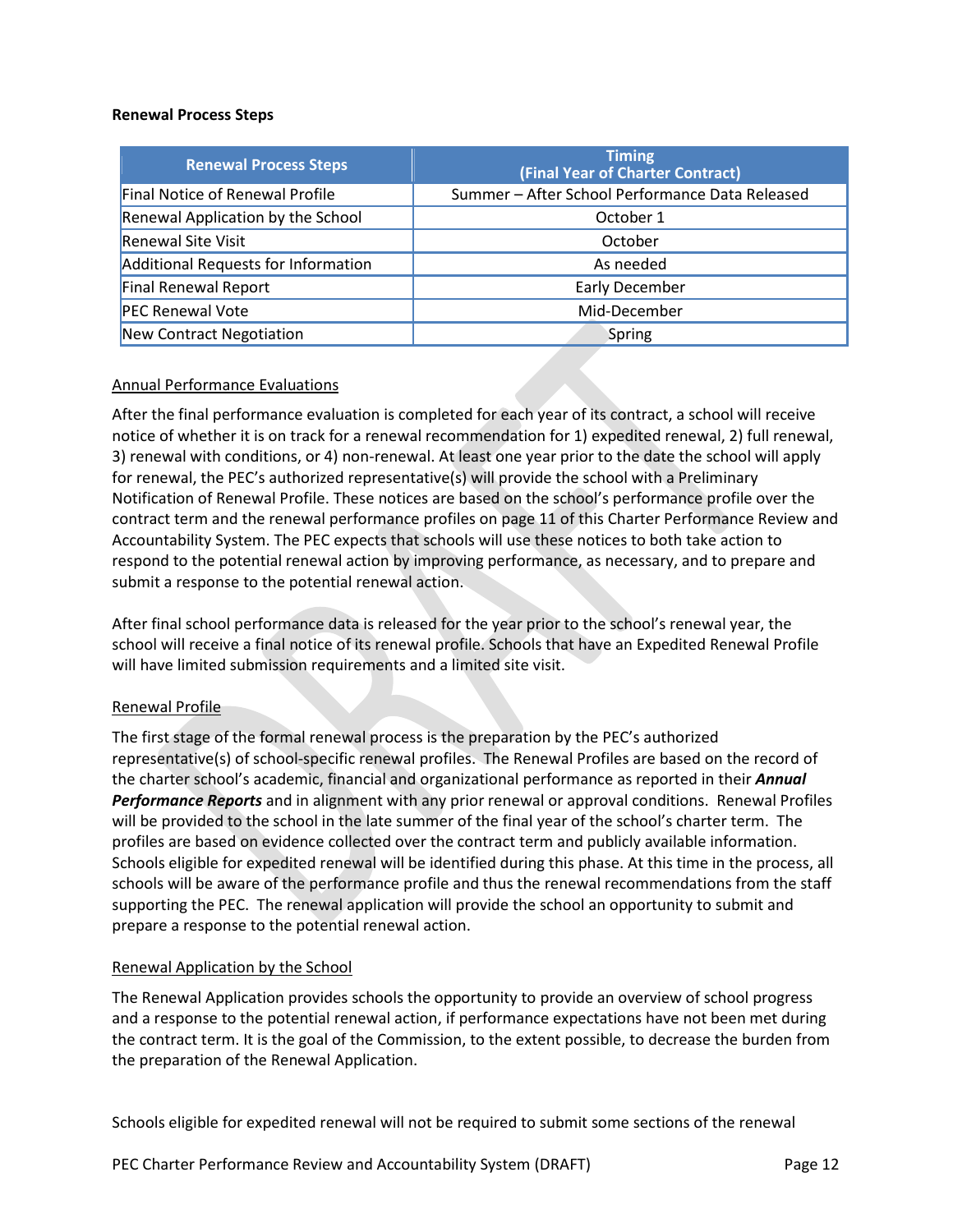application. Annually, the Public Education Commission reviews and, as necessary, revises the renewal application. The current renewal application is available [on the Applications and Requests Section of](https://webnew.ped.state.nm.us/bureaus/public-education-commission/applications-and-requests/renewal-application/) the PEC website.

#### Renewal Site Visit

The PEC's authorized representatives will conduct at least one Renewal Site Visit during the renewal process. The purpose of the Renewal Site Visit is to test, verify and/or supplement the information provided in the school's Renewal Application. The information obtained through the Renewal Visit will be considered with all other evidence at the time of the renewal decision by the PEC. Appendix C provides more detailed information regarding site visits.

Schools eligible for expedited renewal may be eligible to receive a site visit that utilizes a modified protocol focused on gathering community feedback and verifying any outstanding performance corrections. Site visits will also be used to investigate any significant concerns that may arise during the renewal period.

#### Additional Requests for Information

At any time during the renewal process, the PEC and/or its authorized representatives may request additional information from the school in an effort to fully inform the renewal decision.

#### Final Renewal Report

Staff supporting the PEC will prepare a renewal report once all renewal review activities are completed. The report will be provided to the school at least 5 days before the matter is put to a vote by the PEC so that the school has a final opportunity to prepare and submit a response to the information in the report.

#### PEC Renewal Vote

The PEC reviews and votes on each Renewal at a properly noticed public meeting. The public may offer comments to the PEC during the public participation section of PEC meeting regarding each renewal. After each decision, the PEC issues a written notice to the school detailing the renewal decision.

#### New Contract Negotiation

When renewal is granted by the PEC, the PEC, directly or through its authorized representatives, and the school negotiate a contract for the new term. The contract negotiation will address the school mission, any material terms that limit charter activities (e.g., enrollment cap, grade levels) or material terms that establish explicit program requirements (e.g., STEAM, PBL, vocational education). The contract negotiation may also include additional rigorous, valid and reliable mission specific indicators, which may not to be duplicative of required state assessments but must measure achievement of the school's specific mission.

#### **Expedited Renewal**

Schools that have maintained a Tier 1 or 2 rating for previous four years of the charter contract and earned a "met expectations" rating on the organizational and financial frameworks for the previous four years are eligible for an *expedited renewal process*. The expedited process will include all of the renewal activities described above, but will include a modified renewal application and a condensed renewal site visit as appropriate.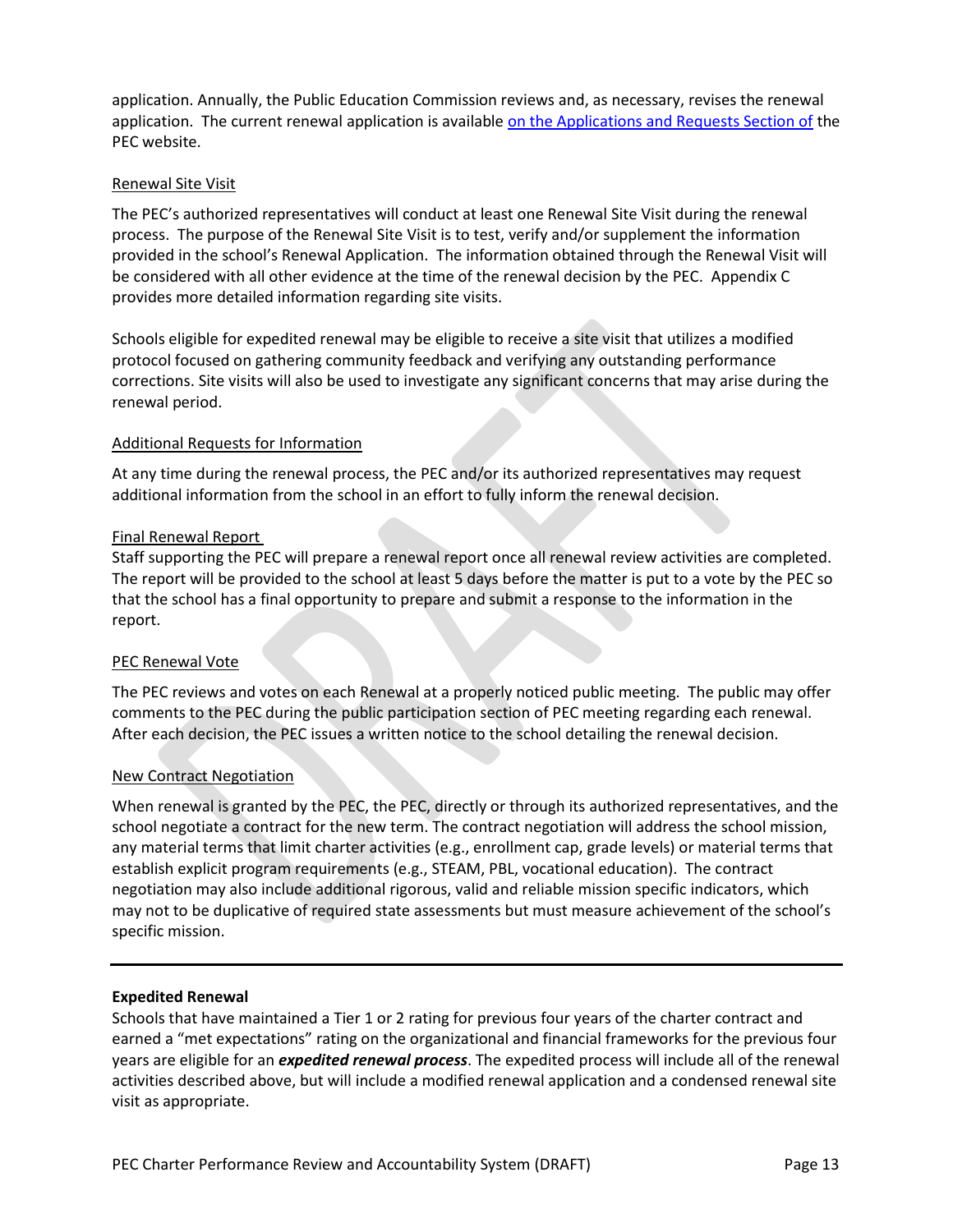# <span id="page-13-0"></span>**Appendix A: Performance Frameworks**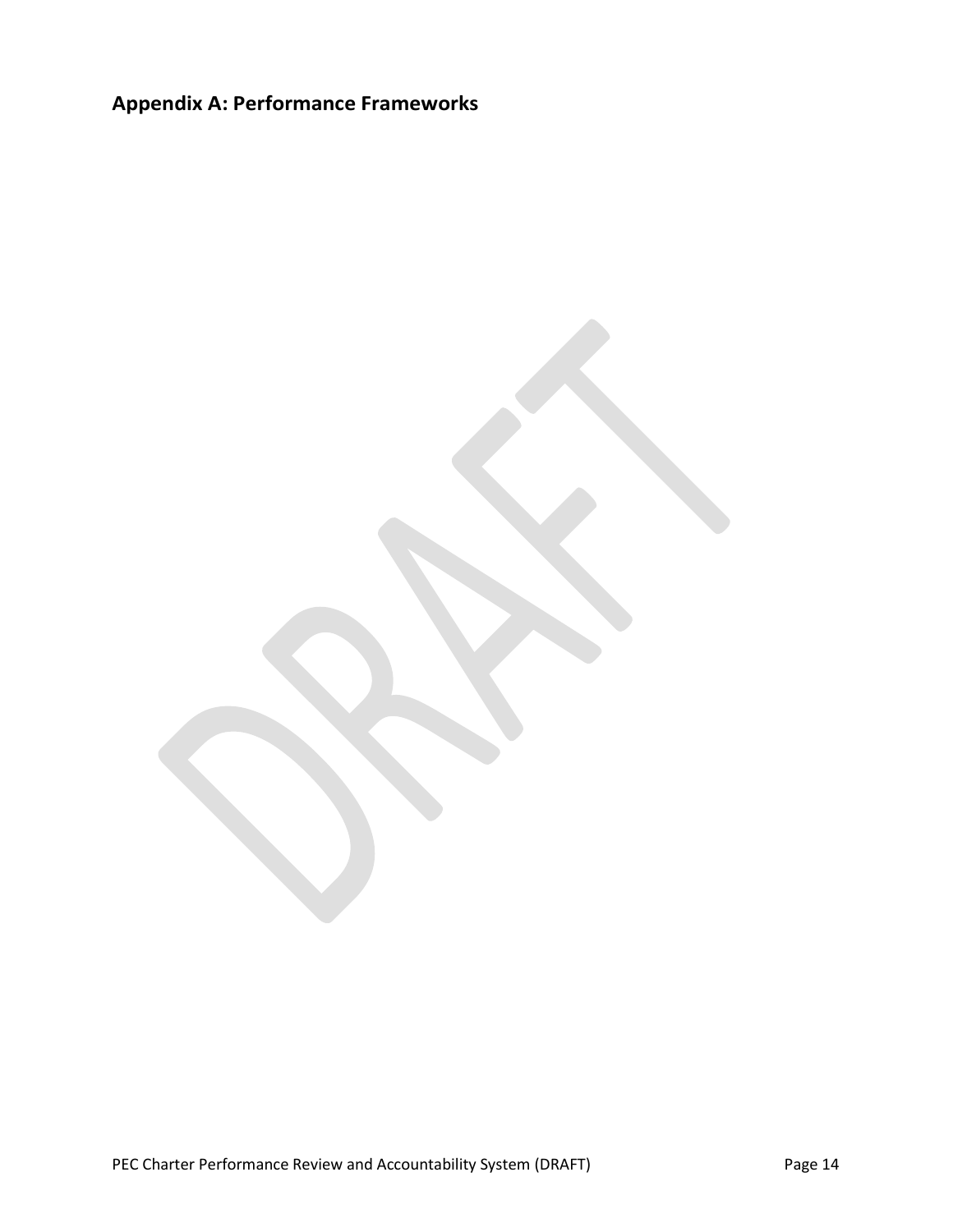# **ACADEMIC PERFORMANCE FRAMEWORK**

The Academic Performance Framework answers the evaluative question: Is the academic program a success? The framework includes indicators and measures that allow the PEC to evaluate the school's academic performance and was developed pursuant to the New Mexico Charter Schools Act. This section includes indicators, measures and metrics for student academic performance; student academic growth; achievement gaps in both proficiency and growth between student subgroups; and graduation rate and post-secondary readiness measures for high schools. (Section 22-8B-9.1.A. (1-3, 6, 7) NMSA 1978).

The Academic Performance Framework includes three indicators, ten required measures, and allows for the inclusion of additional rigorous, valid and reliable indicators proposed by the school to augment external evaluations of school performance.

|                                                                                  | <b>Indicator 1: Components from NM A-F School Grading System</b>                                                                                                                                                                                                                                                                                                                                                                                                                                                                                                                                          |             |                     |  |
|----------------------------------------------------------------------------------|-----------------------------------------------------------------------------------------------------------------------------------------------------------------------------------------------------------------------------------------------------------------------------------------------------------------------------------------------------------------------------------------------------------------------------------------------------------------------------------------------------------------------------------------------------------------------------------------------------------|-------------|---------------------|--|
| The PEC considers charter school performance on each of the components of the NM |                                                                                                                                                                                                                                                                                                                                                                                                                                                                                                                                                                                                           |             | Weight <sup>7</sup> |  |
| PED A-F grading system.                                                          |                                                                                                                                                                                                                                                                                                                                                                                                                                                                                                                                                                                                           |             |                     |  |
| <b>Measure</b>                                                                   | <b>Description</b>                                                                                                                                                                                                                                                                                                                                                                                                                                                                                                                                                                                        | <b>Elem</b> | <b>High</b>         |  |
| 1.1 Current<br>Standing                                                          | Current Standing is a two-part measure of the status of a school<br>in the current year. The two parts are composed of: 1) the<br>percentage of students who are proficient on state assessments<br>in math and reading, and 2) a score based on a growth model<br>that accounts for prior scores. The measure of student growth<br>(Value-Added Modeling) looks at school size, student mobility,<br>and prior student performance to predict expected performance<br>based on actual peer performance in the current year. The<br>growth is expressed as the variance from the expected<br>performance. | 30%         | 25%                 |  |
|                                                                                  | For schools that qualify as SAM schools, an offset (based on the<br>mean deviation of scaled scores for SAM schools) is applied<br>during the calculation of the value added modeling portion of<br>current standing.                                                                                                                                                                                                                                                                                                                                                                                     |             |                     |  |
| 1.2 School Growth<br>(Value-Added)                                               | This value-added modeling measure reports overall school<br>growth (overall weighted mean score variance from predicted<br>overall weighted mean score) based on school size, and prior<br>schoolwide mean performance. This measure is calculated in<br>the same way as the growth measure in current standing, but it<br>calculated at the school level instead of the student level.                                                                                                                                                                                                                   | 15%         | 5%                  |  |
| 1.3 Growth of<br>Higher-Performing<br>Students (Q3)                              | These value added modeling measure are calculated in the<br>5%<br>same way as the growth measure in current standing, but are<br>calculated separately for two student subgroups. The two<br>student subgroups are the lowest-performing 25% of students<br>5%<br>and the higher-performing students (top 75%).                                                                                                                                                                                                                                                                                           |             | 5%                  |  |
| 1.4 Growth of<br>Lowest-Performing<br>Students (Q1)                              |                                                                                                                                                                                                                                                                                                                                                                                                                                                                                                                                                                                                           |             | 5%                  |  |

## **Description of Academic Framework Indicators and Measures**

 $\overline{a}$  $7$  For any school that is eligible to have additional weighting allocated to Indicator 3: School-Specific Goals, the weight of all other indicators will be decreased by an equal amount.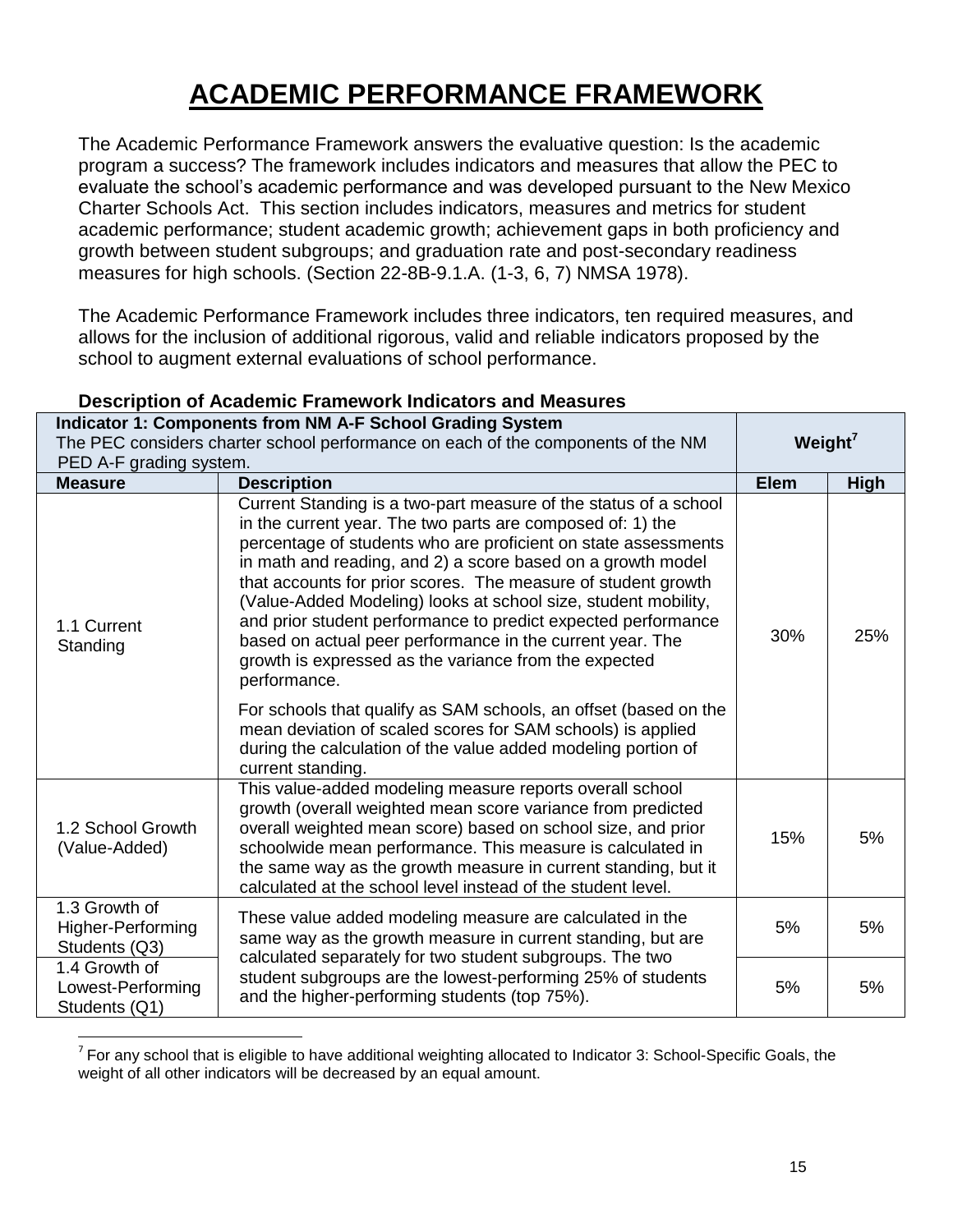| 1.5 Graduation (4,5,<br>and 6-year rates;<br>value added) | The graduation measure includes 4-year, 5-year, and 6-year<br>cohort graduation rates and improvement in the 4-year<br>graduation rate.<br>Graduation rates are one-year lagged. That is, the rates that are<br>published in the school grade report are for the cohort that<br>graduated by August 1 of the prior year. Students are expected<br>to graduate in four years, however rates are calculated for 5-<br>and 6- year graduates. Calculation of 4-year, 5-year, and 6-year<br>cohort graduation rates uses the Shared Accountability method,<br>which gives each school in which the student was enrolled in<br>high school proportional credit for their timely or lack of timely<br>graduation.<br>Improvement in the 4-year graduation rate is based on the slope<br>of the 4-year graduation rates for the past three years. For<br>schools that have a 4-year graduation rate that is over 90%, all<br>points are awarded for graduation growth.<br>For schools that qualify as SAM schools, an auxiliary graduation<br>rate is computed using a senior completer method which<br>includes only 12th grade students who are not members of the<br>4-year cohort. The denominator is comprised of the count of<br>12th graders in the first enrollment snapshot (40D). The<br>numerator is derived from the count of all non-cohort students<br>who graduated by the end of the year (EOY snapshot). Using<br>this method, schools receive feedback on their success in<br>graduating returning dropouts and adults whose cohort has long<br>since aged from the system. | N/A | 10% |
|-----------------------------------------------------------|----------------------------------------------------------------------------------------------------------------------------------------------------------------------------------------------------------------------------------------------------------------------------------------------------------------------------------------------------------------------------------------------------------------------------------------------------------------------------------------------------------------------------------------------------------------------------------------------------------------------------------------------------------------------------------------------------------------------------------------------------------------------------------------------------------------------------------------------------------------------------------------------------------------------------------------------------------------------------------------------------------------------------------------------------------------------------------------------------------------------------------------------------------------------------------------------------------------------------------------------------------------------------------------------------------------------------------------------------------------------------------------------------------------------------------------------------------------------------------------------------------------------------------------------------------------------------------------|-----|-----|
| 1.6 Career and<br><b>College Readiness</b>                | College and Career Readiness (CCR) scores are determined by<br>the percentage of the prior year 4-year graduation cohort<br>members (this indicator is also are one-year lagged) who show<br>evidence of participating in college or career preparation, along<br>with the proportion of those students meeting a benchmark. This<br>indicator is also calculated using the shared accountability<br>model.<br>High school students are expected to participate in at least one<br>college or career readiness program: 1) College entrance<br>exams (Accuplacer, ACT, ACT Aspire, Compass, PLAN, PSAT,<br>SAT, or SAT Subject Test) 2) Evidence that the student can<br>pass a college-level course (Advanced Placement, Dual Credit,<br>or IB) 3) Eligibility for an industry-recognized certification<br>(Career Technical Education) Points are given separately for<br>students' participation and for their success in achieving targets.<br>SAM schools are allowed use of additional indicators including<br>ASVAB, WorkKeys, and TABE.                                                                                                                                                                                                                                                                                                                                                                                                                                                                                                                                        | N/A | 10% |
| 1.7 Opportunity to<br>Learn (Attendance,<br>Survey)       | Opportunity to Learn (OTL) represents the learning environment<br>schools provide. It is determined from student attendance and<br>scores on a student or parent survey administered annually.                                                                                                                                                                                                                                                                                                                                                                                                                                                                                                                                                                                                                                                                                                                                                                                                                                                                                                                                                                                                                                                                                                                                                                                                                                                                                                                                                                                         | 5%  | 5%  |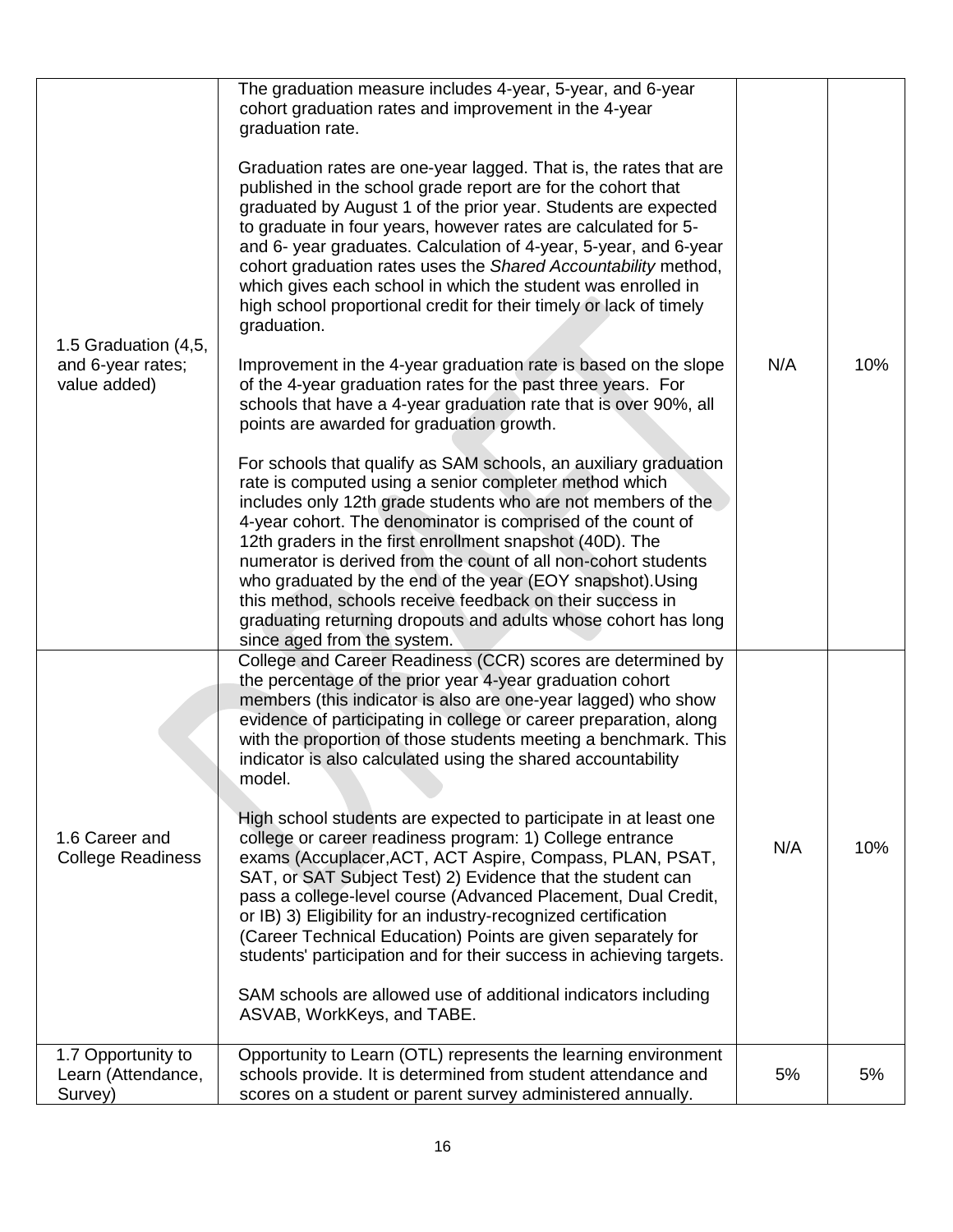|  | The expected attendance rate is 95%. Schools that have higher<br>than a 95% attendance rate can earn more than the total<br>number of points available.                                                                                                                                                                                                                                                                                                                                                                                                                                     |  |
|--|---------------------------------------------------------------------------------------------------------------------------------------------------------------------------------------------------------------------------------------------------------------------------------------------------------------------------------------------------------------------------------------------------------------------------------------------------------------------------------------------------------------------------------------------------------------------------------------------|--|
|  | The survey measures the extent to which classroom teachers<br>demonstrate instructional practices known to facilitate student<br>learning. Students answer survey questions on topics such as<br>classroom teaching and expectations of students. The survey<br>contains 10 questions with answers from 0 (Never) to 5 (Always)<br>for a maximum score of 50. For students in grades KN-2, a<br>parent or family member completes the survey. The expected<br>average score is 45 points, schools that earn more than 45<br>points can earn more than the total number of available points. |  |
|  | Source: New Mexico PED A-F School Grading Technical Guide                                                                                                                                                                                                                                                                                                                                                                                                                                                                                                                                   |  |

| <b>Indicator 2: Subgroup Performance</b><br>Subgroup measures are based on the school's relative performance (statewide<br>percentile rank) compared to all NM public schools serving the same grades. Points<br>assigned for each subgroup are averaged to calculate overall points for measures<br>2.1, 2.2, and 2.3. |                                                                                                                                                                  | Weight <sup>1</sup> |      |
|-------------------------------------------------------------------------------------------------------------------------------------------------------------------------------------------------------------------------------------------------------------------------------------------------------------------------|------------------------------------------------------------------------------------------------------------------------------------------------------------------|---------------------|------|
| <b>Measure</b>                                                                                                                                                                                                                                                                                                          | <b>Description</b>                                                                                                                                               | <b>Elem</b>         | High |
| 2.1 Subgroup<br>Growth of Higher-<br>Performing<br>Students (Q3)                                                                                                                                                                                                                                                        | Schools are compared to all schools statewide serving the<br>same grade levels, based on the A-F Student Growth<br>results calculated by NM PED for Q3 students. | 10%                 | 7.5% |
| 2.2 Subgroup<br><b>Growth of Lowest-</b><br>Performing<br>Students (Q1)                                                                                                                                                                                                                                                 | Schools are compared to all schools statewide serving the<br>same grade levels, based on the A-F Student Growth<br>results calculated by NM PED for Q1 students. | 10%                 | 7.5% |
| 2.3 Subgroup<br>Proficiency                                                                                                                                                                                                                                                                                             | Schools are compared to all schools statewide serving the<br>same grade levels, based on subgroup proficiency rates for<br>all eligible subgroups.               | 10%                 | 10%  |

| <b>Indicator 3: School-Specific Goals</b><br>The performance framework allows for the inclusion of additional rigorous,<br>valid and reliable indicators (as determined by the chartering authority)<br>Weight <sup>8</sup><br>proposed by a charter school to augment external evaluations of its<br>performance. (Section C of 22-8B-9.1(C) NMSA 1978) |                                                                                                                                                                                                               |             |             |
|----------------------------------------------------------------------------------------------------------------------------------------------------------------------------------------------------------------------------------------------------------------------------------------------------------------------------------------------------------|---------------------------------------------------------------------------------------------------------------------------------------------------------------------------------------------------------------|-------------|-------------|
| <b>Measure</b>                                                                                                                                                                                                                                                                                                                                           | <b>Description</b>                                                                                                                                                                                            | <b>Elem</b> | <b>High</b> |
| $TBD = School$<br>identified                                                                                                                                                                                                                                                                                                                             | Charter schools may propose mission-specific goals that<br>are specific, measurable and rigorous, School-proposed<br>goals are subject to approval by the PEC and are<br>incorporated into charter contracts. | 10%         | 10%         |

<sup>&</sup>lt;u>entiled and</u><br><sup>8</sup> A school shall be eligible to have additional weighting allocated to Indicator 3: School-Specific Goals, if the proposed indicator is Reliable (additional 5 points of weight) and Rigorous (additional 5 points of weight).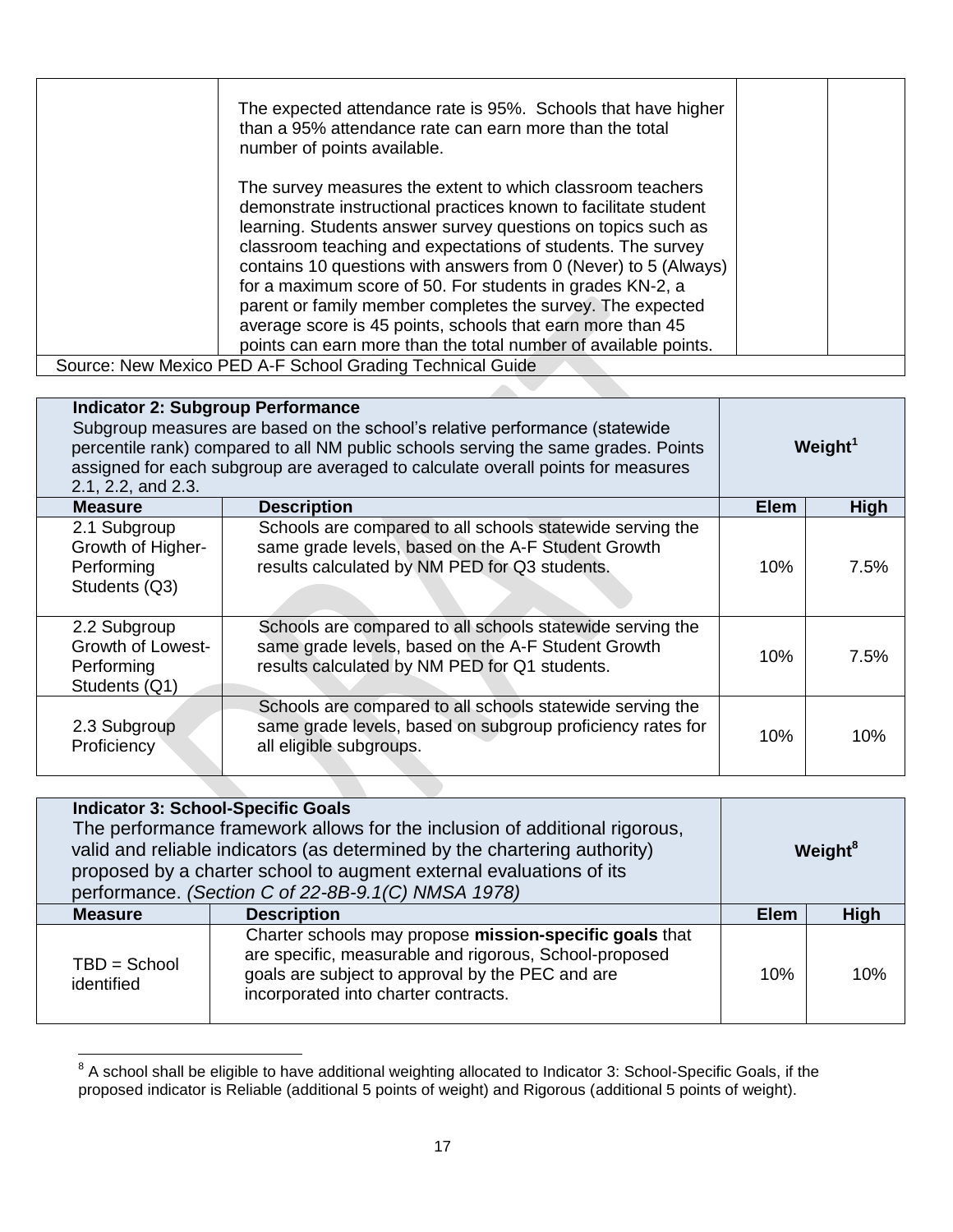| PEC guidance for setting school goals:                          |
|-----------------------------------------------------------------|
| 1. Use a SMART goal format (specific, measureable,              |
| attainable, rigorous, and time-bound)                           |
| 2. Include metrics and measures using the following criteria:   |
| "Exceeds standards," "Meets standards," "Does not meet          |
| standards," and "Falls far below standards."                    |
|                                                                 |
| 3. Set goals that augment external evaluations of school        |
| performance and do not duplicate existing framework             |
| measures.                                                       |
| 4. Goals must be able to be documented and supported            |
| using objective, verifiable evidence of results.                |
| 5. If using additional assessments:                             |
| a. Proficiency and growth targets may not be                    |
| combined.                                                       |
| Only utilize assessments that have been<br>b <sub>1</sub>       |
| evaluated for rigor and have a reporting format                 |
| that can be verified for accuracy; the appropriate              |
| PED bureaus and divisions should be consulted                   |
| for information on rigor and accuracy.                          |
| c. Additional assessments must be aligned to school             |
| mission.                                                        |
|                                                                 |
| Do not propose duplicative reading and math<br>d.               |
| goals, which are already assessed using state                   |
| assesssments and incorporated into Indicators 1                 |
| and $2$ .                                                       |
|                                                                 |
| <b>Additional Weight for Indicator 3: School-Specific Goals</b> |
|                                                                 |
| If a school proposes to use an assessment or other measure      |
| that is an externally, national- or state-normed metric (e.g.   |
| ACT, SAT, ACCESS for ELLs, Spanish IPT), it shall be            |
| eligible to have 5 points of weight equally removed from all    |
| other indicators and applied to the school specific indicators. |
|                                                                 |
| If a school proposes ambitious but realistic targets that are   |
| been established using a valid benchmark (e.g. comparison       |
| to national/state average, improvement from school historic     |
| performance), it shall be eligible to have 5 points of weight   |
|                                                                 |
| equally removed from all other indicators and applied to the    |
| school specific indicators.                                     |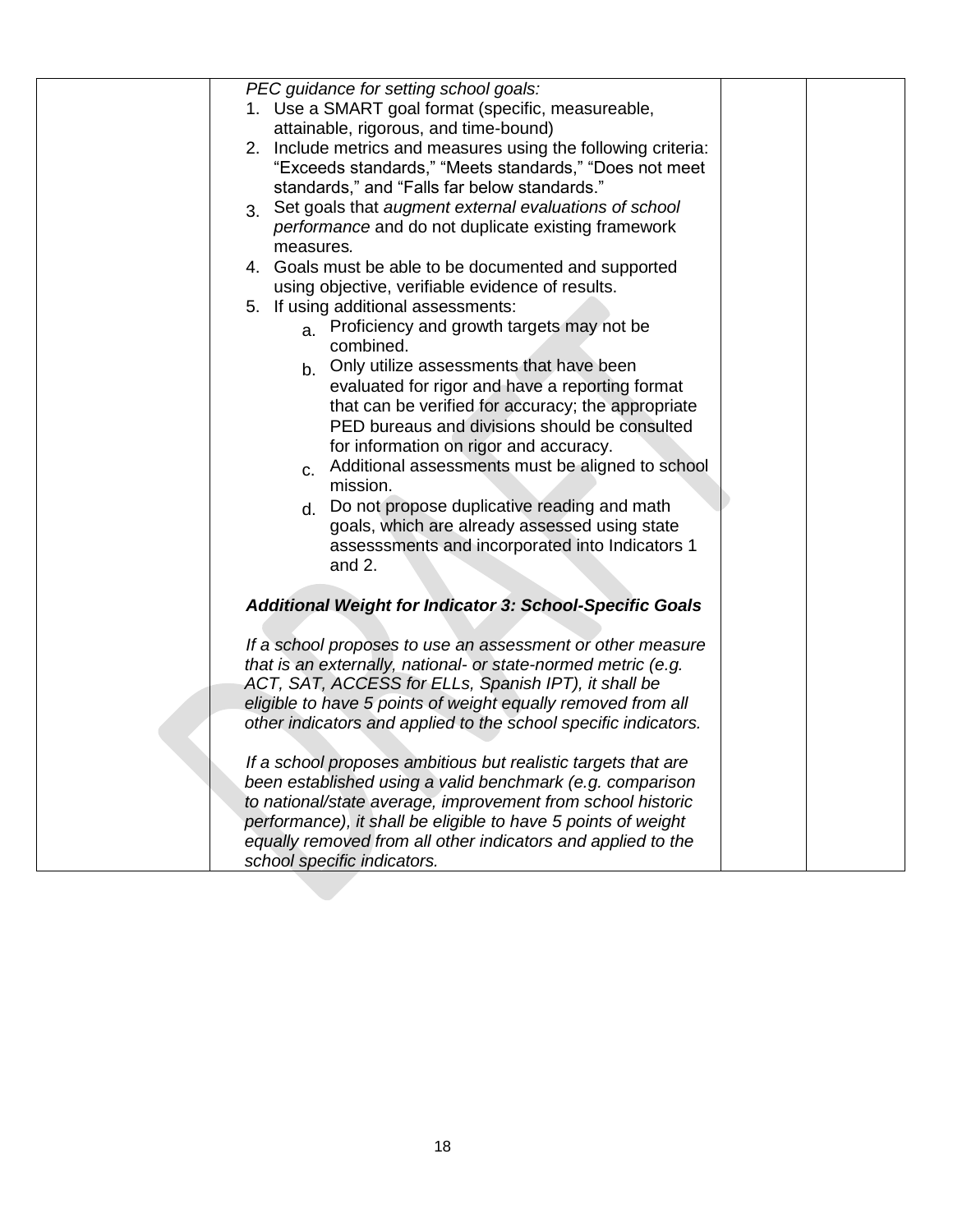## **Summary of Indicator Rating System and Assigned Points**

Schools receive up to 100 points for each academic measure. The average weighted points across the framework are used to assign the overall rating (tier).

| <b>Indicators</b>                                                     | <b>Description</b>                                                                                                                                                                                                                                                                           | <b>Rating Scale</b>                                                                                                                            | <b>Assigned Points</b>                                                                                                                                                                     |             | <b>Total Weight?</b> |
|-----------------------------------------------------------------------|----------------------------------------------------------------------------------------------------------------------------------------------------------------------------------------------------------------------------------------------------------------------------------------------|------------------------------------------------------------------------------------------------------------------------------------------------|--------------------------------------------------------------------------------------------------------------------------------------------------------------------------------------------|-------------|----------------------|
|                                                                       |                                                                                                                                                                                                                                                                                              |                                                                                                                                                |                                                                                                                                                                                            | <b>Elem</b> | <b>High</b>          |
| Indicator 1:<br>Components<br>from NM A-F<br>School Grading<br>System | The PEC considers charter<br>school performance on each<br>of the components of the NM<br>PED A-F grading system                                                                                                                                                                             | A - F grade for<br>each component of<br>the NM grading<br>system                                                                               | $A = 100$ pts<br>$B = 75$ pts<br>$C = 50$ pts<br>$D = 25$ pts<br>$F = 0$ pts                                                                                                               | 60%         | 65%                  |
| Indicator 2:<br>Subgroup<br>Performance                               | Subgroup measures are<br>based on the school's relative<br>performance (statewide<br>percentile rank) compared to<br>all NM public schools serving<br>the same grades. Points<br>assigned for each subgroup<br>are averaged to calculate<br>overall points for measures<br>2.1, 2.2, and 2.3 | <b>State Percentile</b><br>Rank (1-100%)                                                                                                       | <b>Equal to State</b><br>Percentile Rank (1-100<br>pts)                                                                                                                                    | 30%         | 25%                  |
| Indicator $3^9$ :<br>School-Specific<br>Goals                         | Charter schools may propose<br>mission-specific goals<br>and/or supplemental<br>academic goals that are<br>specific, measurable and<br>rigorous.                                                                                                                                             | Four rating<br>categories:<br>1) Exceeds<br>standard<br>Meets standard<br>2)<br>3) Does not meet<br>standard<br>4) Falls far below<br>standard | $Exceeds = 100 pts$<br>Meets $= 75$ pts<br>Does not meet $= 25$ pts<br>Falls far below $= 0$ pts<br>Or by alternative point<br>assignment agreed to<br>by charter school and<br><b>PEC</b> | 10%         | 10%                  |

<sup>&</sup>lt;u>99</u><br>99 A school shall be eligible to have additional weighting allocated to Indicator 3: School-Specific Goals, if the proposed indicator is Reliable (additional 5 points of weight) and Rigorous (additional 5 points of weight).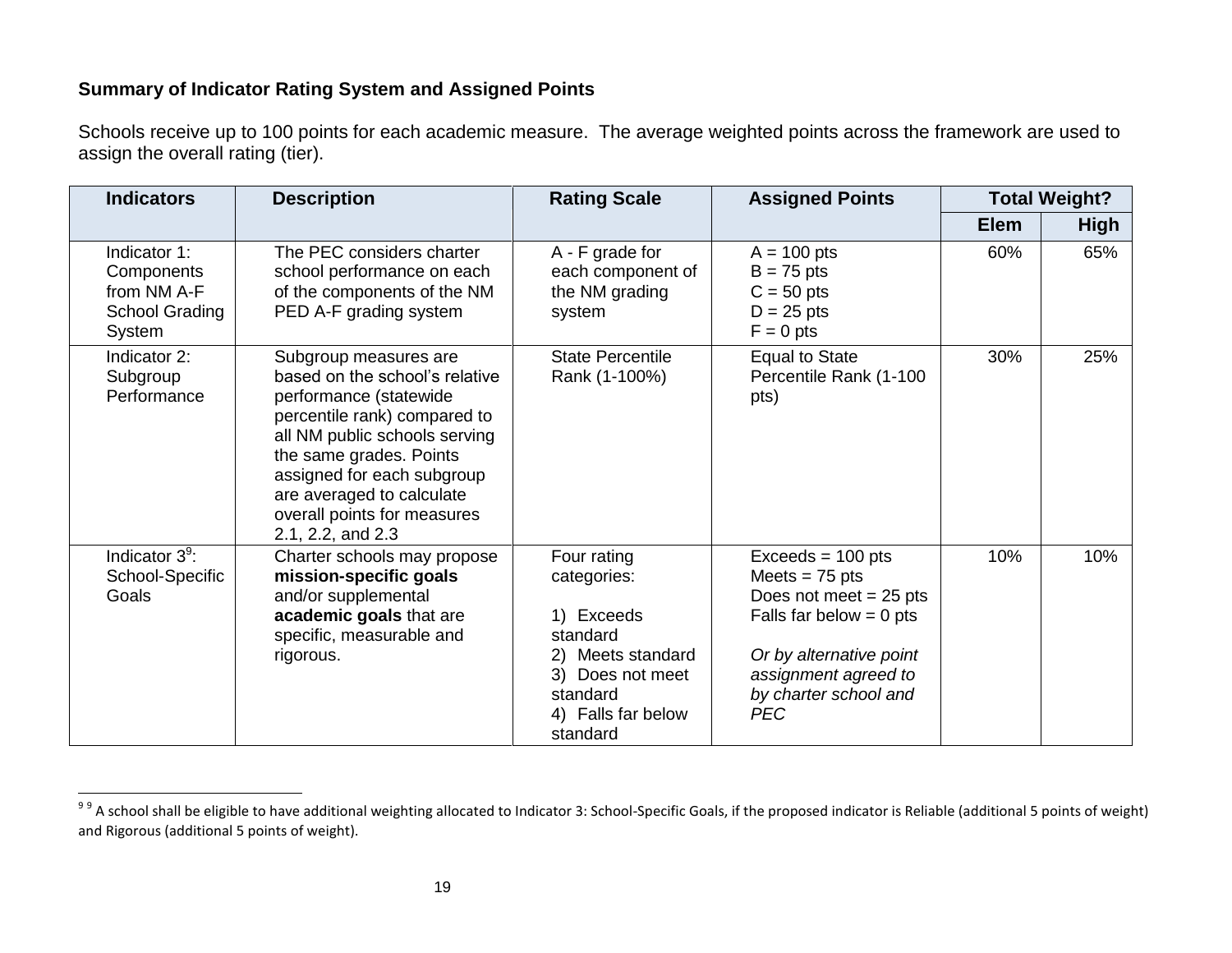Based on performance across the academic indicators and measures, schools receive an overall academic tier rating that is used by the PEC in annual monitoring and renewal decisions.

| Tier 1 | • School is exceeding PEC academic performance expectations and<br>is on par with the highest-performing schools in the state.<br>• (85 to 100 percent of possible total weighted points) |
|--------|-------------------------------------------------------------------------------------------------------------------------------------------------------------------------------------------|
|        |                                                                                                                                                                                           |
| Tier 2 | • School is consistently meeting PEC academic performance<br>expectations.<br>• (50 to 84 percent of possible total weighted points)                                                      |
|        |                                                                                                                                                                                           |
| Tier 3 | • School is not meeting expectations for one or more of the<br>academic indicators. Possible intervention.<br>• (16 to 49 percent of possible total weighted points)                      |
|        |                                                                                                                                                                                           |
| Tier 4 | • School is falling far below academic performance expectations.<br>Intervention; possible revocation.<br>• (0 to 15 percent of possible total weighted points)                           |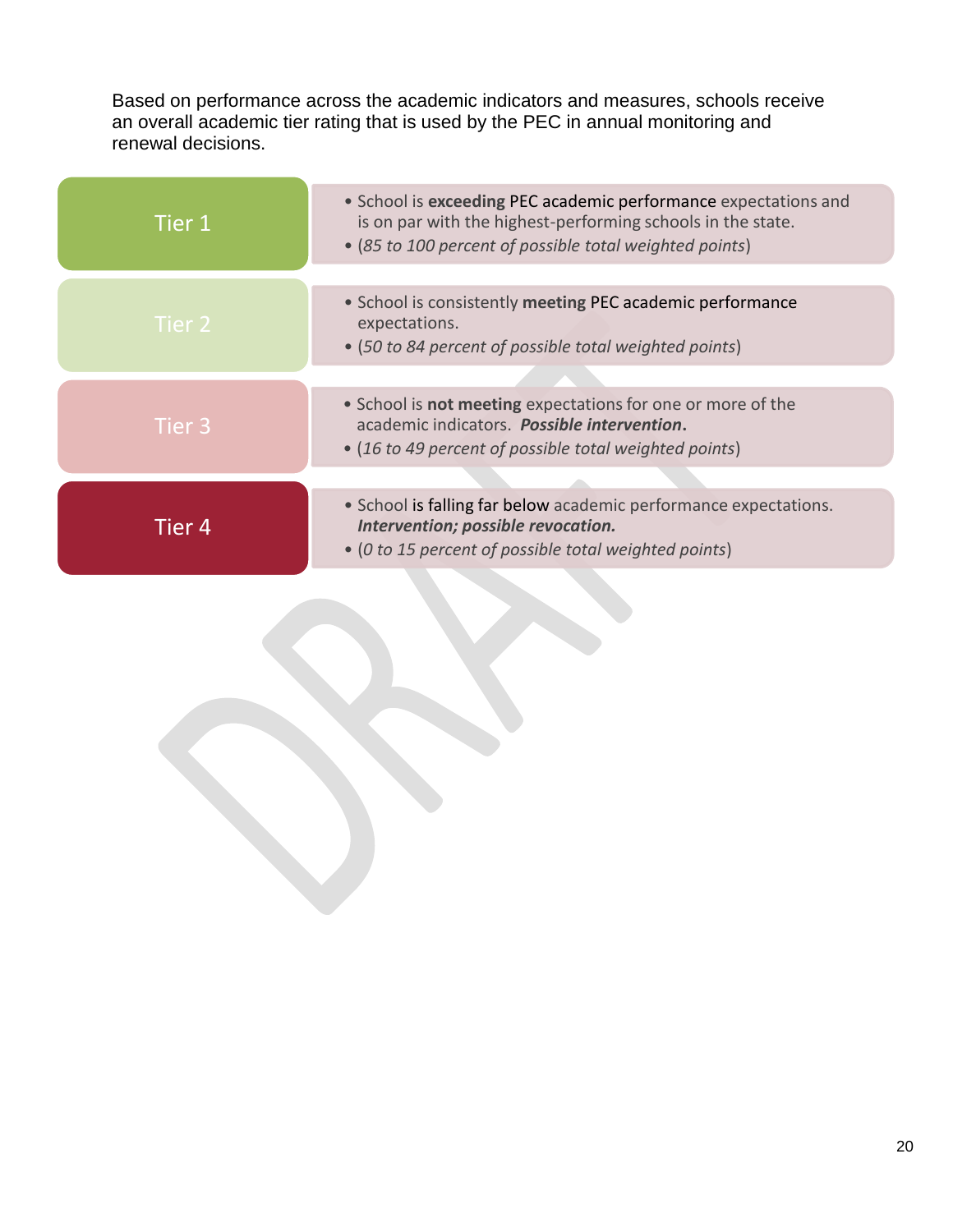# **ORGANIZATIONAL PERFORMANCE FRAMEWORK**

The Organizational Framework primarily lists the responsibilities and duties that charter schools are required to meet through state and federal laws. It was developed pursuant to the New Mexico Charter Schools Act and includes indicators, criteria statements, and metrics related to schools' educational program, financial management, governing body performance, school environment, and employee and student policies, including compliance with all applicable laws, rules and terms of the charter contract (Section 22-8B-9.1A (4, 5, 9) NMSA 1978).

NACSA Principles & Standards (2012) states that,

"A Quality Authorizer implements an accountability system that effectively streamlines federal, state, and local…compliance requirements while protecting schools' legally entitled autonomy and minimizing schools' administrative and reporting burdens" (p. 16).

The organizational framework is the primary focus of the annual school visit process. The framework is structured into five categories of information. Each category has multiple *indicators* and each indicator includes one or more *criteria statements* that serve as the metric for evaluating organizational performance.

For each indicator a school receives one of three ratings: "Meets Standard," "Working to Meet Standard" and "Does Not Meet Standard" which are defined below. Indicator ratings are assigned based on evidence that the school is meeting the criteria statement(s).

#### *Meets Standard***:**

The school meets the standard if it satisfies each of the criteria statements described for the indicator OR if the authorizer currently has no evidence or information to indicate the school does not meet the criteria statements.

#### **Working to Meet Standard:**

There is evidence to indicate the school does not, or at some point in the school year did not, satisfy the criteria statements described for the indicator AND within 30 days after receiving a notification of non-compliance, the school submitted evidence to demonstrate immediate correction of any outstanding matters AND submitted a corrective action plan to prevent future occurrences of the same concern.

#### *Does Not Meet Standard:*

There is evidence to indicate the school does not, or at some point in the school year did not, meet the criteria statements described for the indicator and the school failed to submit evidence of correction and/or a corrective action plan within 30 days of notification OR the school failed to implement the corrective action plan OR the non-compliance is repeated from the prior evaluation.

Schools receive an overall organizational performance rating of either "Meets Standard" or "Does Not Meet Standard". If a school receives "Does Not Meet Standard" ratings for three more indicators, the school will receive an overall organizational framework rating of "Does Not Meet Standard". Fewer than three such ratings will result in an overall rating of "Meets Standard." In addition, if a school receives a "Does Not Meet Standard", on any indicator, CSD and PEC may conduct a closer review the following year on that indicator, and/or the PEC may require the school to submit a corrective action plan in order to specify actions and a timeline to correct the performance deficiency.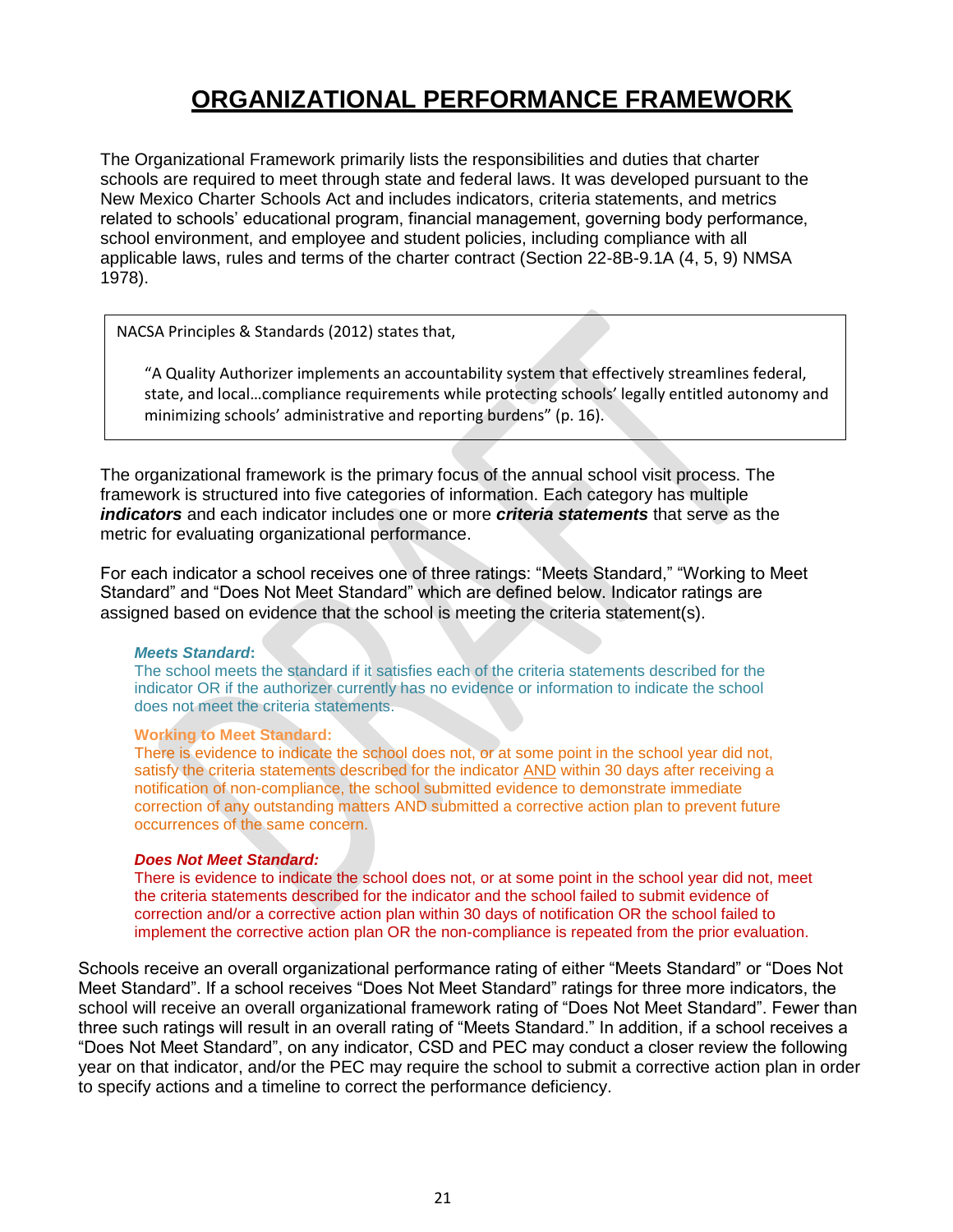| <b>Topics and</b><br><b>Indicators</b>                                                                                                    | Criteria Statements <sup>10</sup>                                                                                                                                                                                                                                                                                                                                                                                                                                                                                                                                                                                                                                                                                                                                                                                                                                                                                                                                                                          | <b>Component</b><br>of Site Visit<br><b>Evaluation?</b> |
|-------------------------------------------------------------------------------------------------------------------------------------------|------------------------------------------------------------------------------------------------------------------------------------------------------------------------------------------------------------------------------------------------------------------------------------------------------------------------------------------------------------------------------------------------------------------------------------------------------------------------------------------------------------------------------------------------------------------------------------------------------------------------------------------------------------------------------------------------------------------------------------------------------------------------------------------------------------------------------------------------------------------------------------------------------------------------------------------------------------------------------------------------------------|---------------------------------------------------------|
| 1.                                                                                                                                        | <b>EDUCATIONAL PROGRAM REQUIRMENTS</b>                                                                                                                                                                                                                                                                                                                                                                                                                                                                                                                                                                                                                                                                                                                                                                                                                                                                                                                                                                     |                                                         |
| 1.a. Is the school<br>implementing the material<br>terms of the approved<br>charter application as<br>defined in the Charter<br>Contract? | School's mission is being implemented. Article VIII. Section 8.01.(a)(ii)<br>$\bullet$                                                                                                                                                                                                                                                                                                                                                                                                                                                                                                                                                                                                                                                                                                                                                                                                                                                                                                                     |                                                         |
|                                                                                                                                           | The school has documentation/evidence that it is implementing its educational programs. Article<br>VIII. Section 8.01.(a)(iii)                                                                                                                                                                                                                                                                                                                                                                                                                                                                                                                                                                                                                                                                                                                                                                                                                                                                             |                                                         |
|                                                                                                                                           | The school has documentation that demonstrates that it is implementing its parent, teacher and<br>$\bullet$<br>student-focused terms. Article VIII. Section 8.01.(a)(iv), (v), (vi)                                                                                                                                                                                                                                                                                                                                                                                                                                                                                                                                                                                                                                                                                                                                                                                                                        | <b>YES</b>                                              |
|                                                                                                                                           | The school stays within its enrollment cap at all times and serves only the approved grade levels.<br>$\bullet$<br>Article VIII. Section 8.01.(a)(i) and (vii)                                                                                                                                                                                                                                                                                                                                                                                                                                                                                                                                                                                                                                                                                                                                                                                                                                             |                                                         |
| 1.b. Does the school<br>comply with state and<br>contractual assessment<br>requirements?                                                  | The school administers all required state assessments, including but not limited to: NMSA 22-2C-<br>4(E)<br>Grade level math and reading assessments<br>Subject based end of course exams.<br>Early childhood assessments<br>English Learner screening and progress monitoring assessments<br>National performance assessments, when selected, and<br>Language assessments for bi-lingual programs.<br>The school administers all required contractual assessments (specified in contract/performance<br>$\bullet$<br>framework that are still applicable).<br>The school ensures assessment accommodations are properly administered to all eligible<br>$\bullet$<br>students.<br>The school complies with assessment training requirements: NMAC 6.10.7.8 and 9<br>$\bullet$<br>Has an identified District Test Coordinator (DTC)<br>DTC attends all required trainings, and<br>DTC annually provides training for all district personnel involved in test administration,<br>preparation, and security. | <b>NO</b>                                               |

<sup>&</sup>lt;sup>10</sup> Criteria statements noted in blue will be evaluated during the site visit. Criteria statements in green will be evaluated using information from PED bureaus, or otherwise available. Criteria statements in red will be evaluated using complaints. Criteria statements in black require the school to report data.

 $\overline{a}$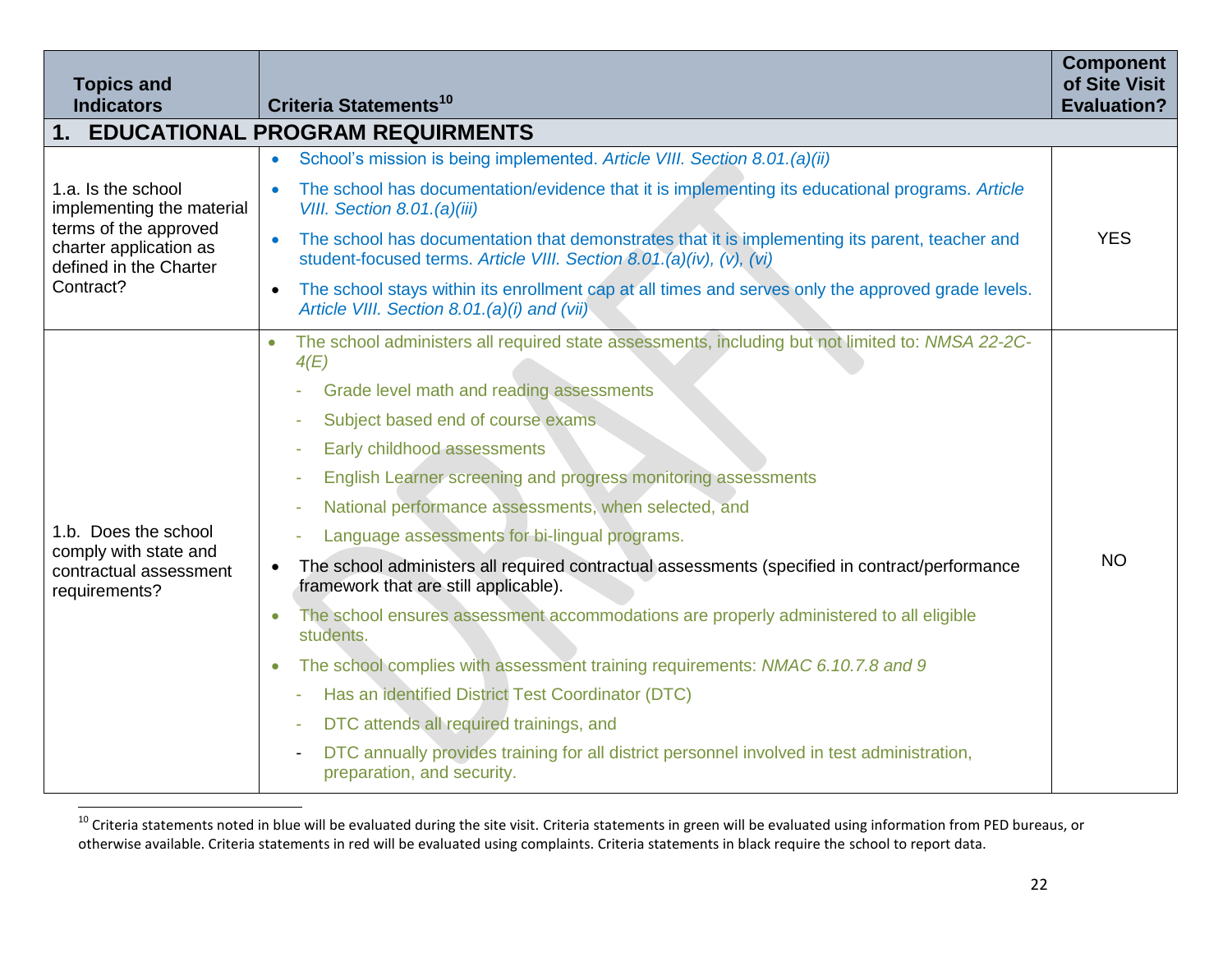| <b>Topics and</b><br><b>Indicators</b>                                                                                                                    | Criteria Statements <sup>10</sup>                                                                                                                                                                                                                                            | <b>Component</b><br>of Site Visit<br><b>Evaluation?</b> |
|-----------------------------------------------------------------------------------------------------------------------------------------------------------|------------------------------------------------------------------------------------------------------------------------------------------------------------------------------------------------------------------------------------------------------------------------------|---------------------------------------------------------|
| 1.c. Is the school<br>protecting the rights of<br>students with special<br>needs? (Note: These<br>provisions include only<br>students with disabilities.) | The school is in 100% compliance with the Special Education Bureau identified indicators. (34<br>$\bullet$<br>CFR § 300.600 (a)(2) and Subsection F of 6.31.2.9 NMAC.)                                                                                                       |                                                         |
|                                                                                                                                                           | The school has not been the subject of a due process hearing that resulted in a finding of<br>noncompliance during the current school year.                                                                                                                                  |                                                         |
|                                                                                                                                                           | The school has not been cited for noncompliance with applicable federal and state special<br>education rules and regulations as the result of a state-level parental complaint during the current<br>school year.                                                            | <b>NO</b>                                               |
|                                                                                                                                                           | The school is in compliance with all terms of any corrective action plan that resulted from a state-<br>level complaint.                                                                                                                                                     |                                                         |
|                                                                                                                                                           | The school has received no OCR complaints determined to be valid and demonstrate a students'<br>$\bullet$<br>rights were violated. (NMSA 22-8B-4)                                                                                                                            |                                                         |
| 1.d. Is the school<br>protecting the rights of<br><b>English Learner</b><br>students?                                                                     | The school has no complaints that have been evaluated and found to be valid complaints that<br>$\bullet$<br>indicate an EL student's or families' rights have been violated. (NMSA 22-8B-4 (A))                                                                              |                                                         |
|                                                                                                                                                           | The school does not have a major discrepancy (>5%) between ELs identified and assessed as<br>monitored by the Language and Culture Bureau, or is able to provide appropriate documentation<br>and explanation for such a discrepancy.                                        |                                                         |
|                                                                                                                                                           | All EL students must be provided services as evidenced by STARS data reporting for services<br>coded as 1062 (ESL) or 1063 (ELA/ELD), or must by coded as a parent refusal and have<br>documentation to support the refusal as monitored by the Language and Culture Bureau. | <b>NO</b>                                               |
|                                                                                                                                                           | The school has received no OCR complaints determined to be valid that demonstrate a students'<br>rights were violated. (NMSA 22-8B-4)                                                                                                                                        |                                                         |
|                                                                                                                                                           | The school has submitted annual assurances regarding required screening and services for ELs.<br>$\bullet$                                                                                                                                                                   |                                                         |
| 1.e. Does the school<br>comply with federal and<br>state grant program<br>requirements?                                                                   | Annually the school meets program requirements for all PED and federal grant programs it<br>$\bullet$<br>implements. (e.g., Perkins, K-3 plus, truancy coaches, 4RFuture, Title funding, etc.)                                                                               | <b>NO</b>                                               |
|                                                                                                                                                           | The school is responsive to findings of non-compliance in accordance with deadlines.<br>$\bullet$                                                                                                                                                                            |                                                         |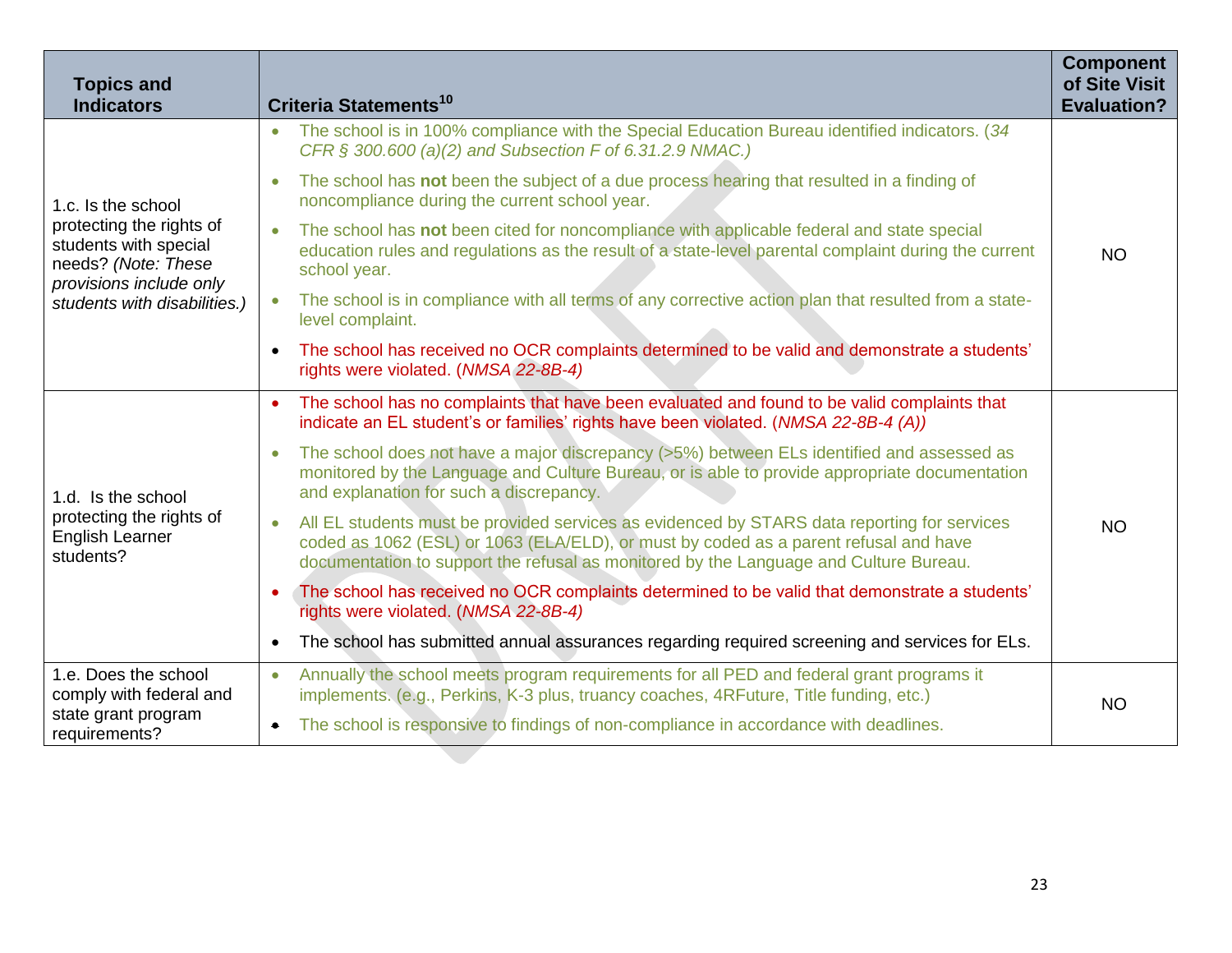| <b>Topics and</b><br><b>Indicators</b>                                                           | Criteria Statements <sup>10</sup>                                                                                                                                                                                     | <b>Component</b><br>of Site Visit<br><b>Evaluation?</b> |
|--------------------------------------------------------------------------------------------------|-----------------------------------------------------------------------------------------------------------------------------------------------------------------------------------------------------------------------|---------------------------------------------------------|
| 1.f. Does the school<br>implement an Educational<br><b>Plan for Student Success</b><br>(NMDASH)? | The school has an active core team engaged in the DASH process.<br>$\bullet$                                                                                                                                          |                                                         |
|                                                                                                  | The school is implementing their annual and 90-day plans, as evaluated through reviewing<br>evidence and school/adult actions during the site visit.                                                                  | <b>YES</b>                                              |
|                                                                                                  | Only applicable for schools not meeting Academic Performance Framework expectations, earning an<br>"F" letter grade, or meeting criteria to be identified as TSI, CSI, or MRI                                         |                                                         |
|                                                                                                  |                                                                                                                                                                                                                       |                                                         |
|                                                                                                  | 2. FINANCIAL MANAGEMENT AND OVERSIGHT                                                                                                                                                                                 |                                                         |
|                                                                                                  | The school submits all budget request documents and budget approval documents to the PED<br>$\bullet$<br>according to PED's established deadlines. (NMSA 22-8-6.1 and 10.)                                            |                                                         |
| 2.a. Is the school meeting                                                                       | The school submits quarterly (or monthly) reports according to PEDs established deadlines. All<br>$\bullet$<br>required reports are posted to the school's website. (NMSA 22-8-6.1 and 10)                            |                                                         |
| financial reporting and<br>compliance<br>requirements?                                           | The school submits an Audit CAP to the PED Audit Bureau within 30 days of the release of the<br>audit. The school responds to all requests by the PED Audit Bureau regarding the CAP in<br>accordance with deadlines. | <b>NO</b>                                               |
|                                                                                                  | The school, if subject to a T&E audit, has no more than a .06 difference in reported and audited<br>$\bullet$<br><b>T&amp;E.</b>                                                                                      |                                                         |
| 2.b. Is the school                                                                               | The school received an unmodified audit opinion for the last audit.<br>$\bullet$                                                                                                                                      |                                                         |
| following Generally<br><b>Accepted Accounting</b><br>Principles?                                 | The school's last audit opinion is devoid of significant findings, material weaknesses, significant<br>$\bullet$<br>internal control weaknesses, or findings related to waste, fraud, or abuse.                       | <b>NO</b>                                               |
| 2.c. Is the school                                                                               | The school's last audit is devoid of any multi-year repeat findings.<br>$\bullet$                                                                                                                                     |                                                         |
| responsive to audit<br>findings?                                                                 | School implements Audit CAP as submitted, as evaluated through reviewing evidence and<br>$\bullet$<br>school/adult actions during the site visit.                                                                     | <b>YES</b>                                              |
| 2.d. Is the school                                                                               | The school submits at least 10% of RFRs to the PED in each quarter.<br>$\bullet$                                                                                                                                      |                                                         |
| managing grant funds<br>responsibly?                                                             | The school expends at least 99% of grant funds for all accounts without reversion.<br>$\bullet$                                                                                                                       | <b>NO</b>                                               |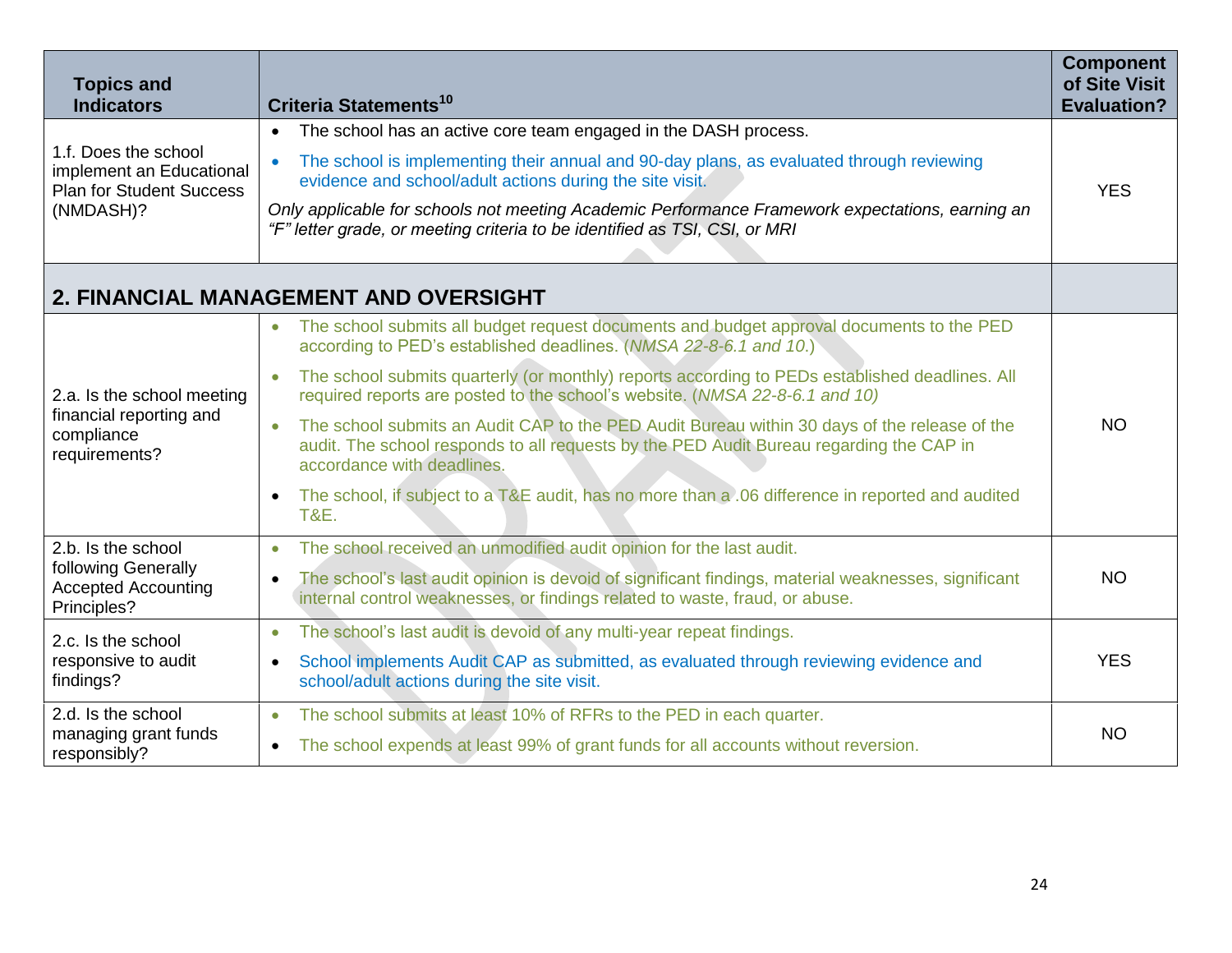| <b>Topics and</b><br><b>Indicators</b>                                                     | Criteria Statements <sup>10</sup>                                                                                                                                                                                                                               | <b>Component</b><br>of Site Visit<br><b>Evaluation?</b> |
|--------------------------------------------------------------------------------------------|-----------------------------------------------------------------------------------------------------------------------------------------------------------------------------------------------------------------------------------------------------------------|---------------------------------------------------------|
| 2.e. Is the school<br>adequately staffed to                                                | The school has a licensed business manager at all times during the school year; and<br>$\bullet$<br>demonstrates stability in this position (no more than 1 change within a year).                                                                              |                                                         |
|                                                                                            | The school has a certified State Procurement Officer and all changes are reported to the State<br>Purchasing Agent in accordance with deadlines. (NMSA 13-1-95.2)                                                                                               | <b>NO</b>                                               |
| ensure proper fiscal<br>management?                                                        | The governing council's audit committee and finance subcommittee are properly constituted and<br>meet as required. (NMSA 22-8-12.3)                                                                                                                             |                                                         |
|                                                                                            |                                                                                                                                                                                                                                                                 |                                                         |
| <b>3. GOVERNANCE AND REPORTING</b>                                                         |                                                                                                                                                                                                                                                                 |                                                         |
|                                                                                            | The governing body meets membership requirements: NMSA 22-8B-4; PEC policy<br>$\bullet$                                                                                                                                                                         |                                                         |
|                                                                                            | Maintains at least 5 members                                                                                                                                                                                                                                    |                                                         |
|                                                                                            | Complies with governance change policy                                                                                                                                                                                                                          |                                                         |
| 3.a. Is the school                                                                         | Notifies PEC of board membership changes within 30 days, with complete documentation, and                                                                                                                                                                       | <b>NO</b>                                               |
| complying with                                                                             | Fills all vacancies within 45 days, or 75 days, if extension is requested by school.                                                                                                                                                                            |                                                         |
| governance<br>requirements?                                                                | All members of the governing body complete all training requirements in a timely manner. (NMAC<br>$\bullet$<br>$6.80.5.8$ and $9)$                                                                                                                              |                                                         |
|                                                                                            | The governing body has not received any OMA complaints (by the AG's office) that were<br>$\bullet$<br>evaluated and found to be verified complaints of OMA violations. (NMSA 10-15-1 and 3)                                                                     |                                                         |
| 3.b. Is the school<br>complying with nepotism<br>and conflict of interest<br>requirements? | The school is free of nepotism concerns regarding the governing board and demonstrates<br>compliance with nepotism statute and the school's own nepotism policy, as verified through file<br>reviews on the site visit or when otherwise necessary.             |                                                         |
|                                                                                            | The school is free of conflict of interest concerns and demonstrates compliance with conflict of<br>$\bullet$<br>interest statute and the school's own conflict of interest policy, as verified through site visit file<br>reviews or when otherwise necessary. | <b>YES</b>                                              |
| 3.c. Is the school meeting<br>reporting requirements?                                      | The school complies with reporting deadlines from the PED, PEC, and other state agencies.<br>$\bullet$                                                                                                                                                          | <b>NO</b>                                               |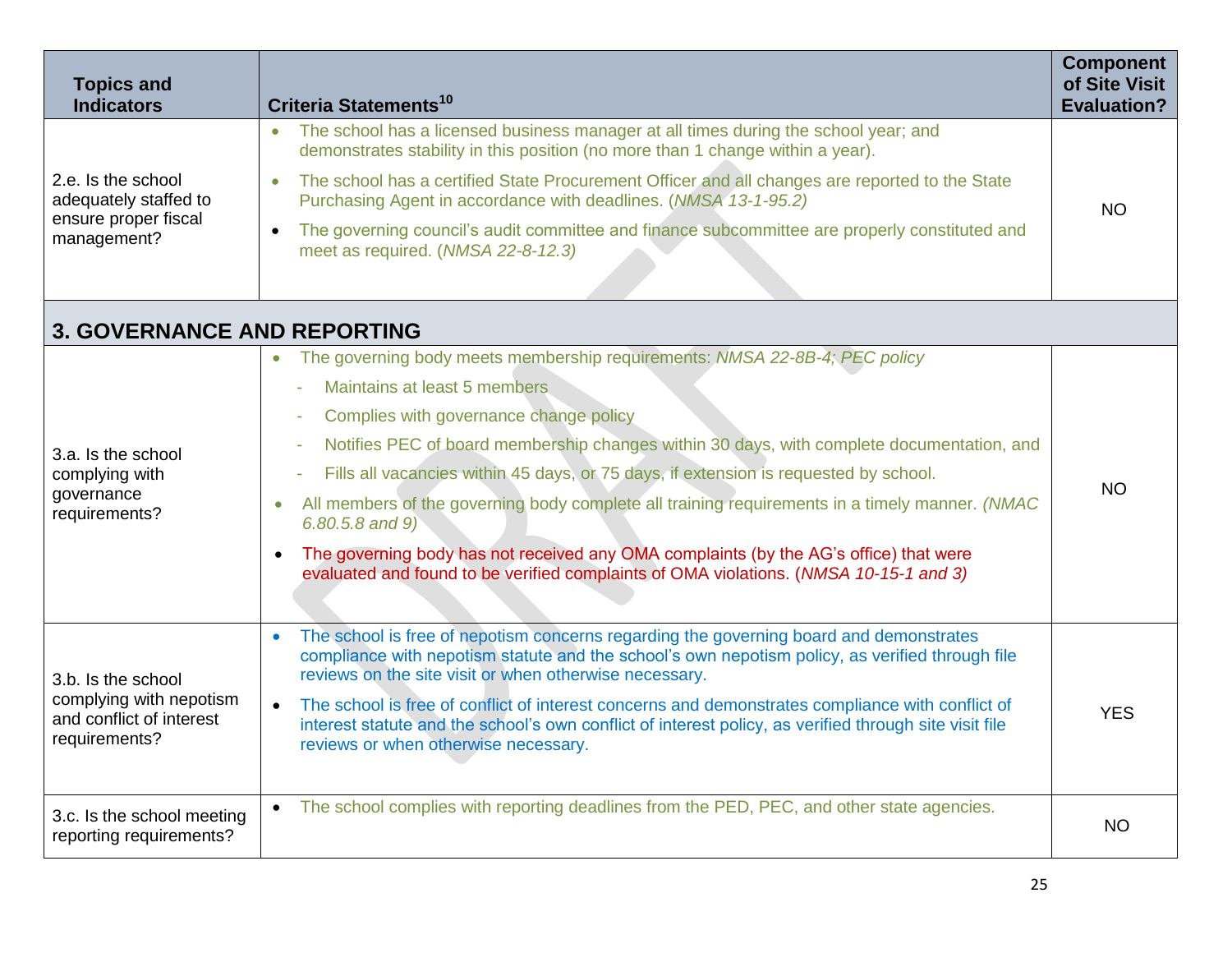| <b>Topics and</b><br><b>Indicators</b>                                                                 | <b>Criteria Statements<sup>10</sup></b>                                                                                                                                                                                                                                                                                                     | <b>Component</b><br>of Site Visit<br><b>Evaluation?</b> |
|--------------------------------------------------------------------------------------------------------|---------------------------------------------------------------------------------------------------------------------------------------------------------------------------------------------------------------------------------------------------------------------------------------------------------------------------------------------|---------------------------------------------------------|
| <b>4. STUDENTS AND EMPLOYEES</b>                                                                       |                                                                                                                                                                                                                                                                                                                                             |                                                         |
| 4.a. Is the school<br>protecting the rights of all<br>students?                                        | The school has received no complaints determined to be valid that demonstrate the school's<br>enrollment practices are unfair, discriminatory, or legally non-compliant and a review of<br>enrollment policies demonstrates compliance with legal requirements. (Contract Section 8.03 (a)-<br>(e)                                          |                                                         |
|                                                                                                        | The school has received no complaints determined to be valid that demonstrate the school's<br>$\bullet$<br>discipline hearings and practices are not conducted in accordance with law and due process.<br>(NMAC 6.11.2. 1, et seq.)                                                                                                         |                                                         |
|                                                                                                        | The school has received no complaints determined to be valid that demonstrate the school fails to<br>$\bullet$<br>respect students' privacy, civil rights, and constitutional rights, including the First Amendment<br>protections and the Establishment Clause restrictions prohibiting schools from engaging in<br>religious instruction. | <b>NO</b>                                               |
|                                                                                                        | The school has received no complaints determined to be valid that demonstrate the school fails to<br>comply with the requirements of the McKinney Vento Act and protects the rights of students in the<br>foster care system.                                                                                                               |                                                         |
|                                                                                                        | The PED has no information to indicate that the school does not have a board-approved<br>$\bullet$<br>complaint policy and dispute resolution process per 6.10.3D NMAC                                                                                                                                                                      |                                                         |
| 4.b. Does the school meet<br>attendance, retention, and<br>recurrent enrollment goals<br>for students? | The school meets the 95% average daily attendance goal, or for isable to demonstrate successful<br>$\bullet$<br>efforts to improve attendance among student body.                                                                                                                                                                           |                                                         |
|                                                                                                        | The school maintains at least 80% retention of enrolled students from date of enrollment until the<br>end of the school year, or students who leave prior to the end of the year are classified as<br>graduates, completers, or have earned their GEDs.                                                                                     | <b>YES</b>                                              |
|                                                                                                        | The school retains at least 70% of students eligible to reenroll between school years.<br>$\bullet$                                                                                                                                                                                                                                         |                                                         |
|                                                                                                        |                                                                                                                                                                                                                                                                                                                                             |                                                         |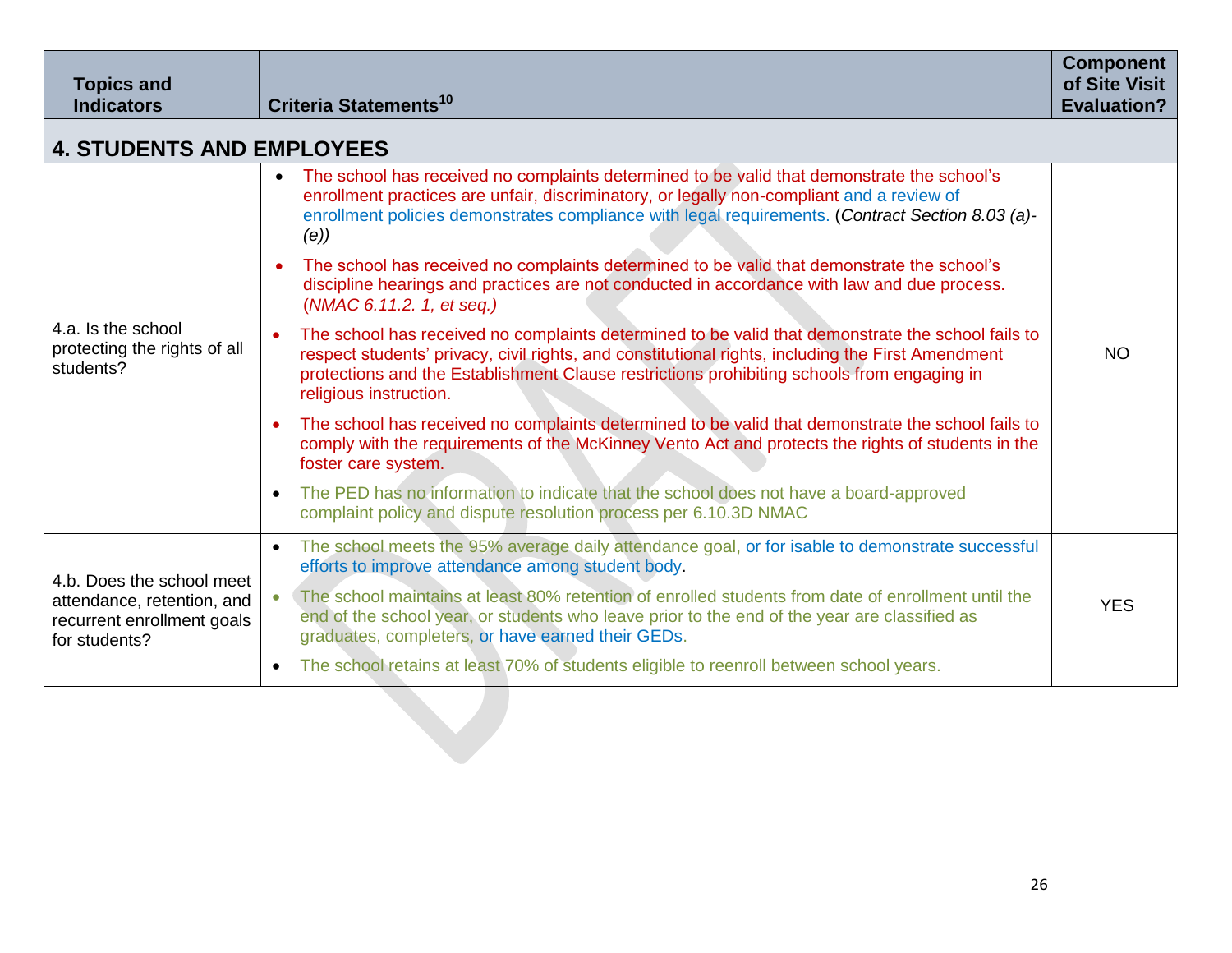| <b>Topics and</b><br><b>Indicators</b>                    | Criteria Statements <sup>10</sup>                                                                                                                                                         | <b>Component</b><br>of Site Visit<br><b>Evaluation?</b> |
|-----------------------------------------------------------|-------------------------------------------------------------------------------------------------------------------------------------------------------------------------------------------|---------------------------------------------------------|
| 4.c. Is the school meeting                                | All employees of the school are appropriately licensed as required by law. (NMSA 22-10A-3)<br>$\bullet$                                                                                   |                                                         |
|                                                           | All employees hold licensure or have submitted a licensure application within 30 days of<br>beginning employment with the school                                                          |                                                         |
|                                                           | The school employs a licensed administrator at all times<br>÷                                                                                                                             |                                                         |
|                                                           | The school does not have any licensure discrepancies that are repeated from the one<br>reporting period to any subsequent reporting period.                                               |                                                         |
| teacher and other staff<br>credentialing<br>requirements? | Discrepancies from the first reporting period are cleared by submitting all required licensure<br>waivers in a timely manner (within first 40 days of school year)                        | <b>YES</b>                                              |
|                                                           | School meets the requirements of all licensure waiver plans and alternative licensure plan<br>requirements. (NMSA 22-10A-14)                                                              |                                                         |
|                                                           | The school has not employed, with pay, any teacher without licensure beyond 90 days. (NMSA<br>$\bullet$<br>$22 - 10A - 3$                                                                 |                                                         |
|                                                           | The school accurately reports all staff to the PED, as verified through site visit reviews.<br>$\bullet$                                                                                  |                                                         |
|                                                           | The school completes and submits all NMTEACH evaluations and observations annually in<br>$\bullet$<br>accordance with deadlines.                                                          |                                                         |
|                                                           | Teacher attendance data is submitted in accordance with deadlines.                                                                                                                        |                                                         |
|                                                           | Teacher observations are completed by a NMTEACH certified administrator in accordance<br>with deadlines.                                                                                  |                                                         |
|                                                           | Accuroster data is verified in accordance with deadlines to ensure appropriate student data is<br>reported.                                                                               |                                                         |
| 4.d. Is the school<br>respecting employee<br>rights?      | Teachers are provided comprehensive NMTEACH report and reports are maintained in personnel<br>files. Signed NMTEACH reports (all pages) are available in staff files from the prior year. | <b>YES</b>                                              |
|                                                           | The school maintains teacher contracts in all staff files. (NMSA 22-10A-21)<br>$\bullet$                                                                                                  |                                                         |
|                                                           | The school complies with the minimum teacher salaries. (NMSA 22-10A-7, 10, 11)<br>$\bullet$                                                                                               |                                                         |
|                                                           | The school does not have any verified complaints regarding violations of teacher rights under the<br>$\bullet$<br>school personnel act, FMLA, ADA, etc. (NMSA 22-10A-1 et seq.)           |                                                         |
|                                                           | The school does not have any verified complaints regarding lack of adequate mentorship for<br>$\bullet$<br>novice teachers.                                                               |                                                         |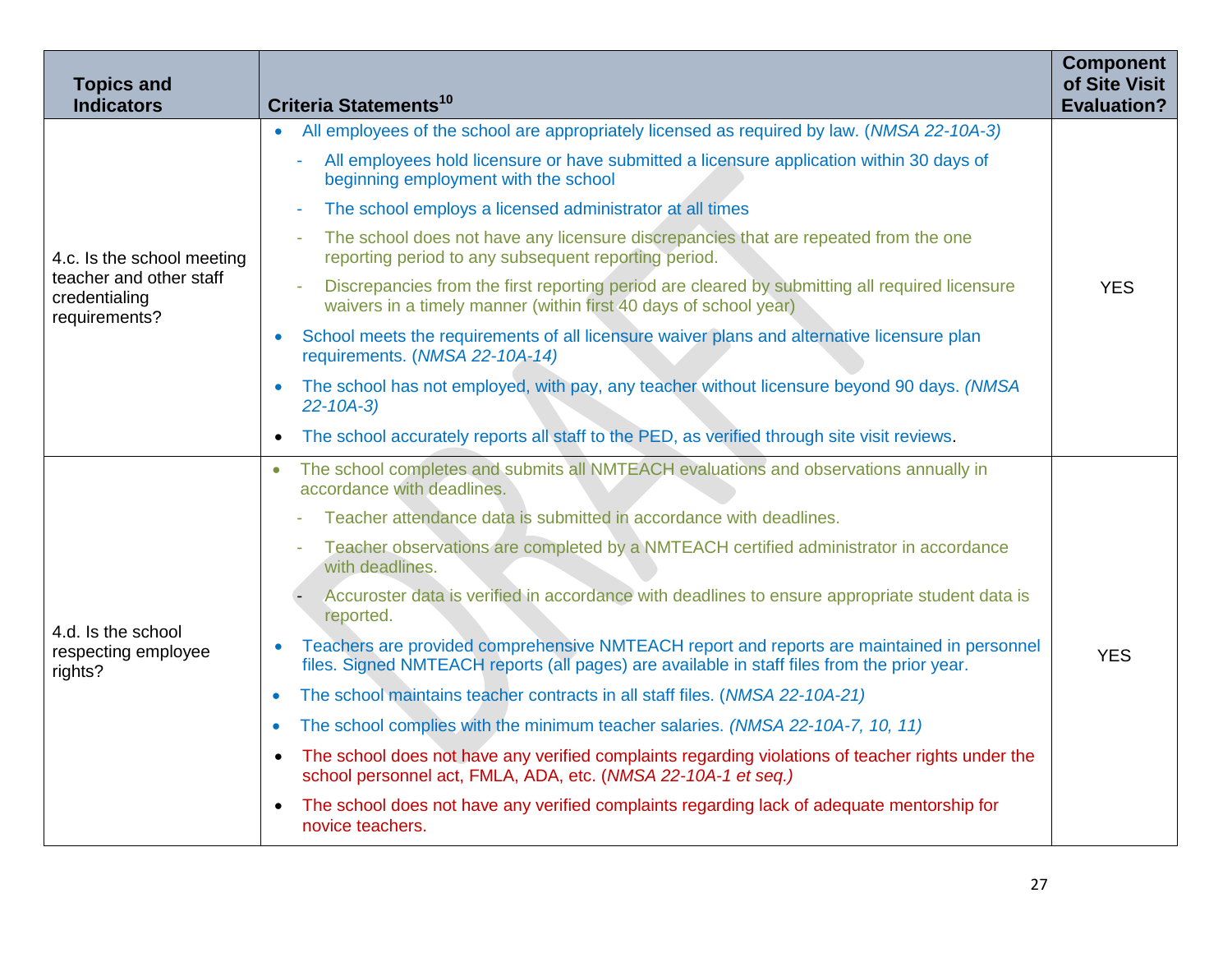| <b>Topics and</b><br><b>Indicators</b>                           | <b>Criteria Statements<sup>10</sup></b>                                                                                                                                                                                                       | <b>Component</b><br>of Site Visit<br><b>Evaluation?</b> |
|------------------------------------------------------------------|-----------------------------------------------------------------------------------------------------------------------------------------------------------------------------------------------------------------------------------------------|---------------------------------------------------------|
|                                                                  | The school maintains legally compliant background checks in all staff files including evidence of<br>background checks for substitutes, all contracted service providers, and anyone with<br>unsupervised access to students. (NMSA 22-10A-5) |                                                         |
| 4.e. Is the school<br>completing required                        | Background check released from PED to school (within 2 years of check)                                                                                                                                                                        |                                                         |
| background checks and<br>reporting ethical                       | Cogent background check released directly from Cogent to School upon initial<br>employment with the school                                                                                                                                    | <b>YES</b>                                              |
| violations?                                                      | For contracted providers, assurance from contracting agency of check                                                                                                                                                                          |                                                         |
|                                                                  | The school reports any incidents of violations of teacher/licensed staff ethical rules or<br>criminal convictions to the PED. (NMAC 6.60.8.8 and NMSA 22-10A-5)                                                                               |                                                         |
| <b>5. SCHOOL ENVIRONMENT</b>                                     |                                                                                                                                                                                                                                               |                                                         |
|                                                                  | The school meets PSFA occupancy, NMCI and ownership requirements. (NMSA 22-8B-4.)<br>$\bullet$                                                                                                                                                |                                                         |
|                                                                  | The school has an e-occupancy certificate.<br>$\bullet$                                                                                                                                                                                       |                                                         |
|                                                                  | The school has PSFA letter verifying condition index.<br>$\bullet$                                                                                                                                                                            |                                                         |
|                                                                  | The school is in a building that is:<br>$\bullet$                                                                                                                                                                                             |                                                         |
|                                                                  | A publicly owned building                                                                                                                                                                                                                     |                                                         |
|                                                                  | Is leased to the school by a foundation formed for the purpose of providing a facility to the<br>school, the foundation maintains the building at no cost to the school                                                                       |                                                         |
| 5.a. Is the school<br>complying with facilities<br>requirements? | Is leased by a private owner and there is no acceptable public facility available, the owner<br>maintains the building at no cost to the school.                                                                                              | <b>YES</b>                                              |
|                                                                  | The school notifies the PEC prior to any change in facilities.<br>$\bullet$                                                                                                                                                                   |                                                         |
|                                                                  | There are no verified complaints that demonstrate buildings, grounds or facilities do not provide a<br>$\bullet$<br>safe and orderly environment for public use. (Subsection P of 6.29.1.9 NMAC)                                              |                                                         |
|                                                                  | safe, healthy, orderly, clean and in good repair                                                                                                                                                                                              |                                                         |
|                                                                  | in compliance with the Americans with Disabilities Act-Part III and state fire marshal<br>٠<br>regulations, Sections 59A-52-1 through 59A-52-25 NMSA 1978                                                                                     |                                                         |
|                                                                  | Written records of pesticide applications will be kept for three years at each school site<br>and be available upon request to parents, guardians, students, teachers and staff.                                                              |                                                         |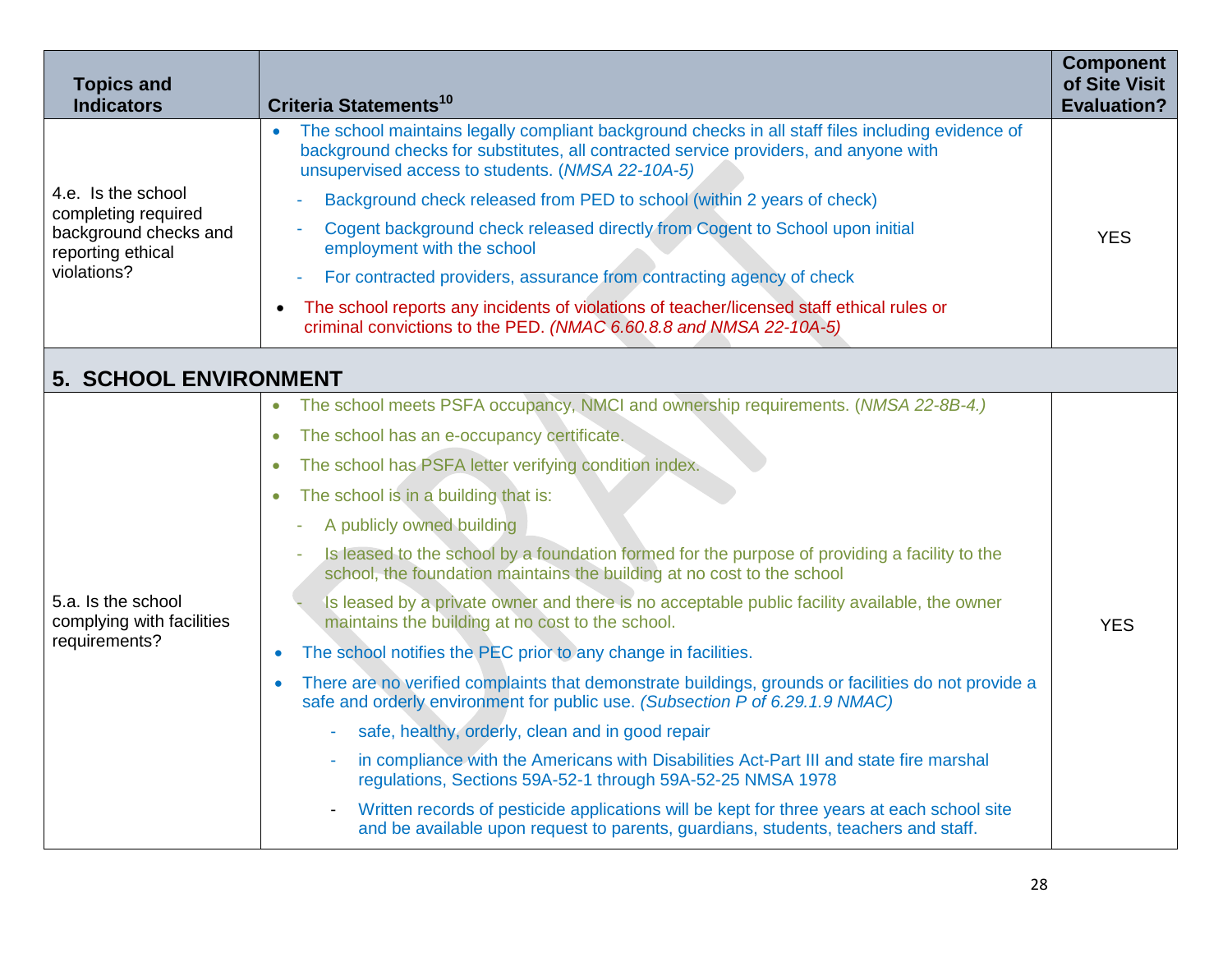| <b>Topics and</b><br><b>Indicators</b>                                  | <b>Criteria Statements<sup>10</sup></b>                                                                                                                                                                                        | <b>Component</b><br>of Site Visit<br><b>Evaluation?</b> |
|-------------------------------------------------------------------------|--------------------------------------------------------------------------------------------------------------------------------------------------------------------------------------------------------------------------------|---------------------------------------------------------|
| 5.b. Is the school<br>complying with<br>transportation<br>requirements? | There are no verified complaints that demonstrate the school has failed to comply with applicable<br>$\bullet$<br>statutes, regulations, or policies related to providing transportation.                                      |                                                         |
|                                                                         | If the school owns a school bus, the bus has been reported to the PED and the school complies<br>$\bullet$<br>with all inspection requirements.                                                                                | <b>NO</b>                                               |
|                                                                         | The school conducts all required emergency drills and practiced evacuations. (NMSA 22-13-14<br>$\bullet$<br>and NMAC6.29.1.9(O))                                                                                               |                                                         |
|                                                                         | at least once per week during the first four weeks of the school year, and at least once per<br>month during the remainder of the school year;                                                                                 |                                                         |
|                                                                         | two of these drills shall be shelter-in-place drills;                                                                                                                                                                          |                                                         |
|                                                                         | one of these drills shall be an evacuation drill;                                                                                                                                                                              |                                                         |
|                                                                         | nine of these drills shall be fire drills, with one emergency drill required each week during the<br>first four weeks of school;                                                                                               |                                                         |
| 5.c. Is the school<br>complying with health and<br>safety requirements? | in locations where a fire department is maintained, a member of the fire department shall be<br>requested to be in attendance during the emergency drills for the purpose of giving instruction<br>and constructive criticism. | <b>YES</b>                                              |
|                                                                         | The school submits school wellness and safety plans, and all required revisions, in accordance<br>$\bullet$<br>with deadlines to the CSHWB. (NMAC 6.12.6.8)                                                                    |                                                         |
|                                                                         | The school has evidence that it complies with 24-5-2 NMSA 1978 and provides satisfactory<br>$\bullet$<br>evidence of immunization, is actively in the immunization process, or properly exempted from<br>immunization.         |                                                         |
|                                                                         | The school demonstrates a compliance with all corrective requirements from the most recent Fire<br>$\bullet$<br>Marshall inspection.                                                                                           |                                                         |
| 5.d. Is the school handling<br>information appropriately?               | There are no verified complaints that demonstrate the school has failed to comply with FERPA<br>$\bullet$<br>requirements.                                                                                                     |                                                         |
|                                                                         | There are no verified complaints that demonstrate the school does not obtains, maintains, and<br>$\bullet$<br>transfers cumulative files as required by law.                                                                   | <b>NO</b>                                               |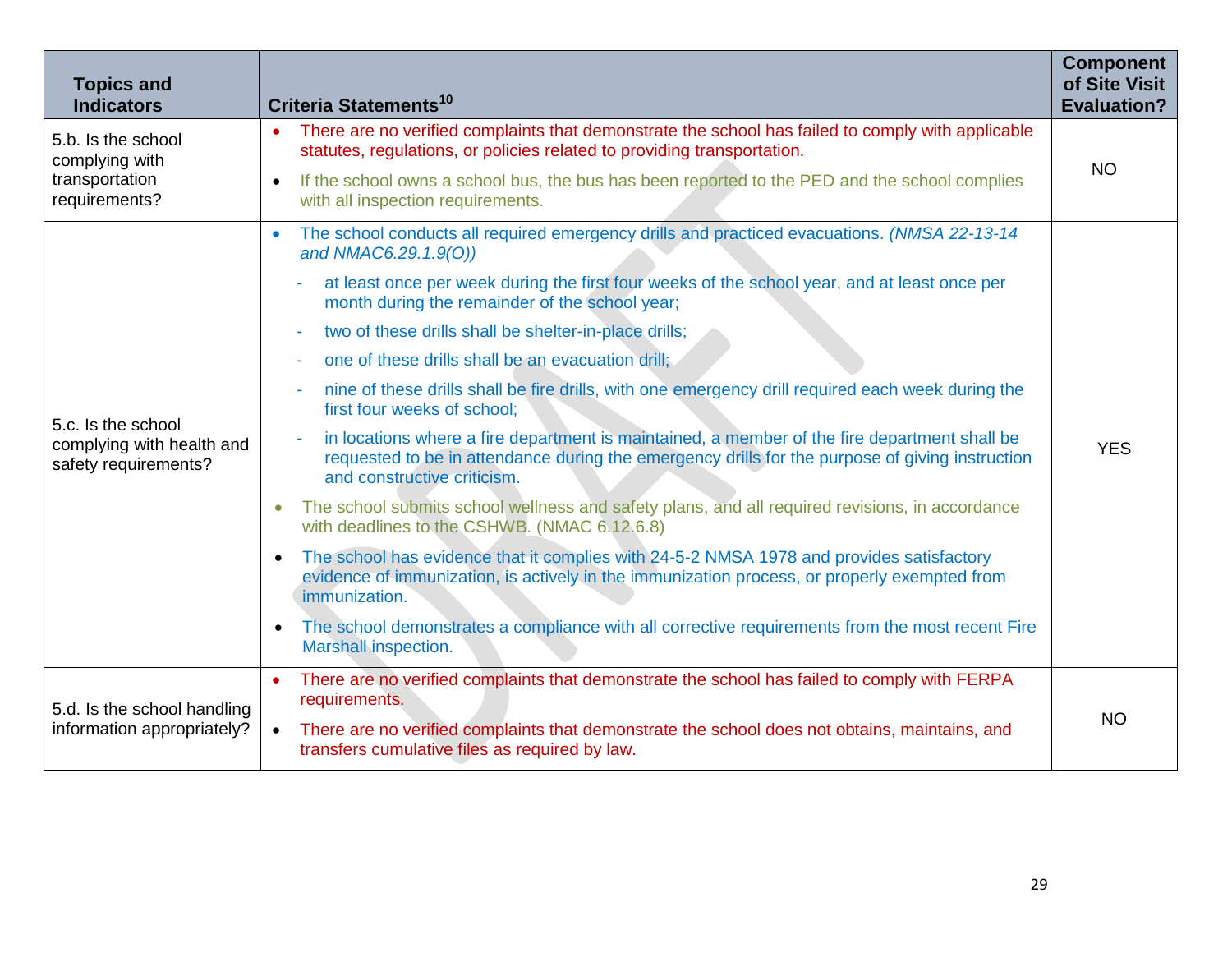# **FINANCIAL PERFORMANCE FRAMEWORK**

**Under Development**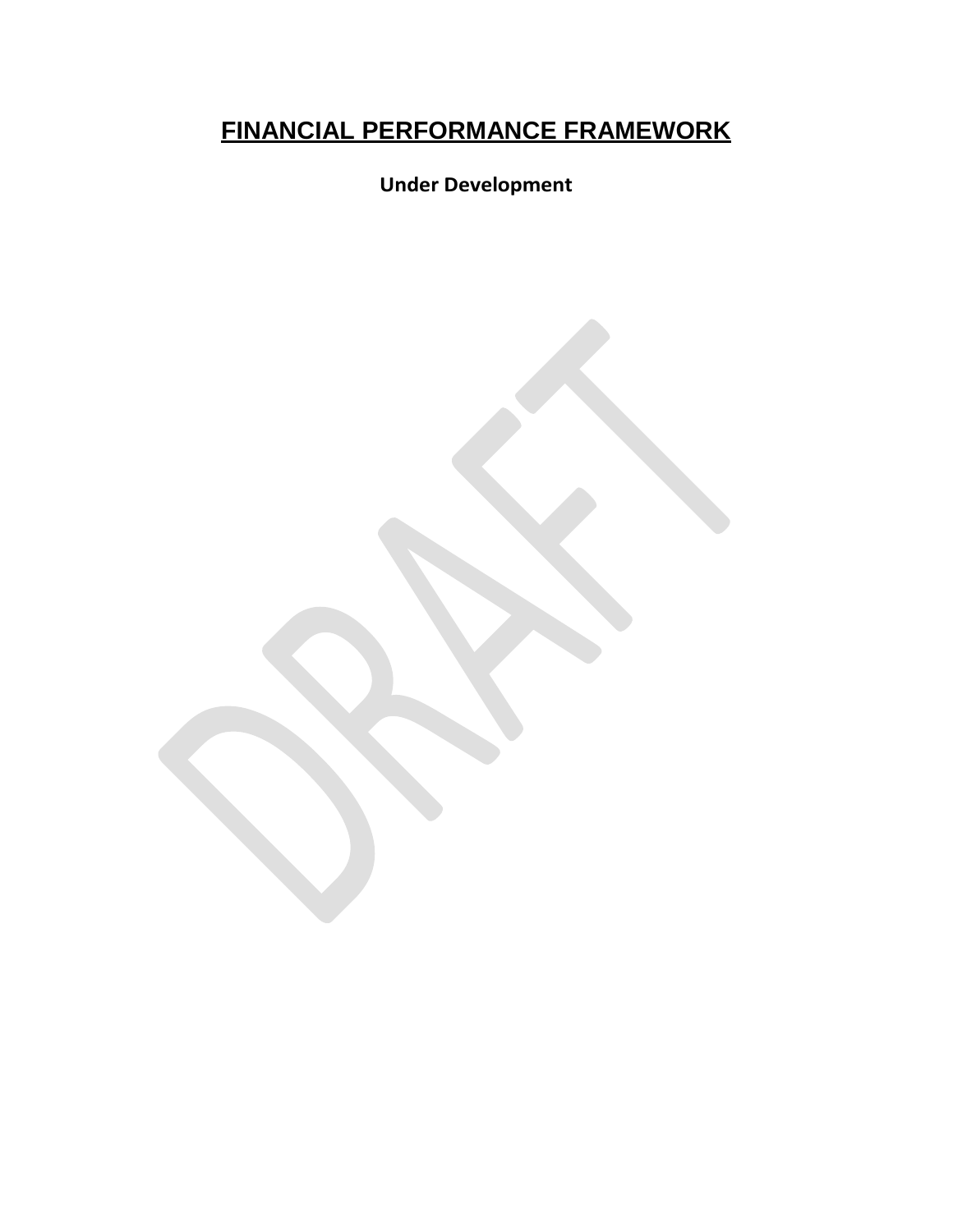# <span id="page-30-0"></span>**Appendix B: Annual School Reporting Calendar**

Under Development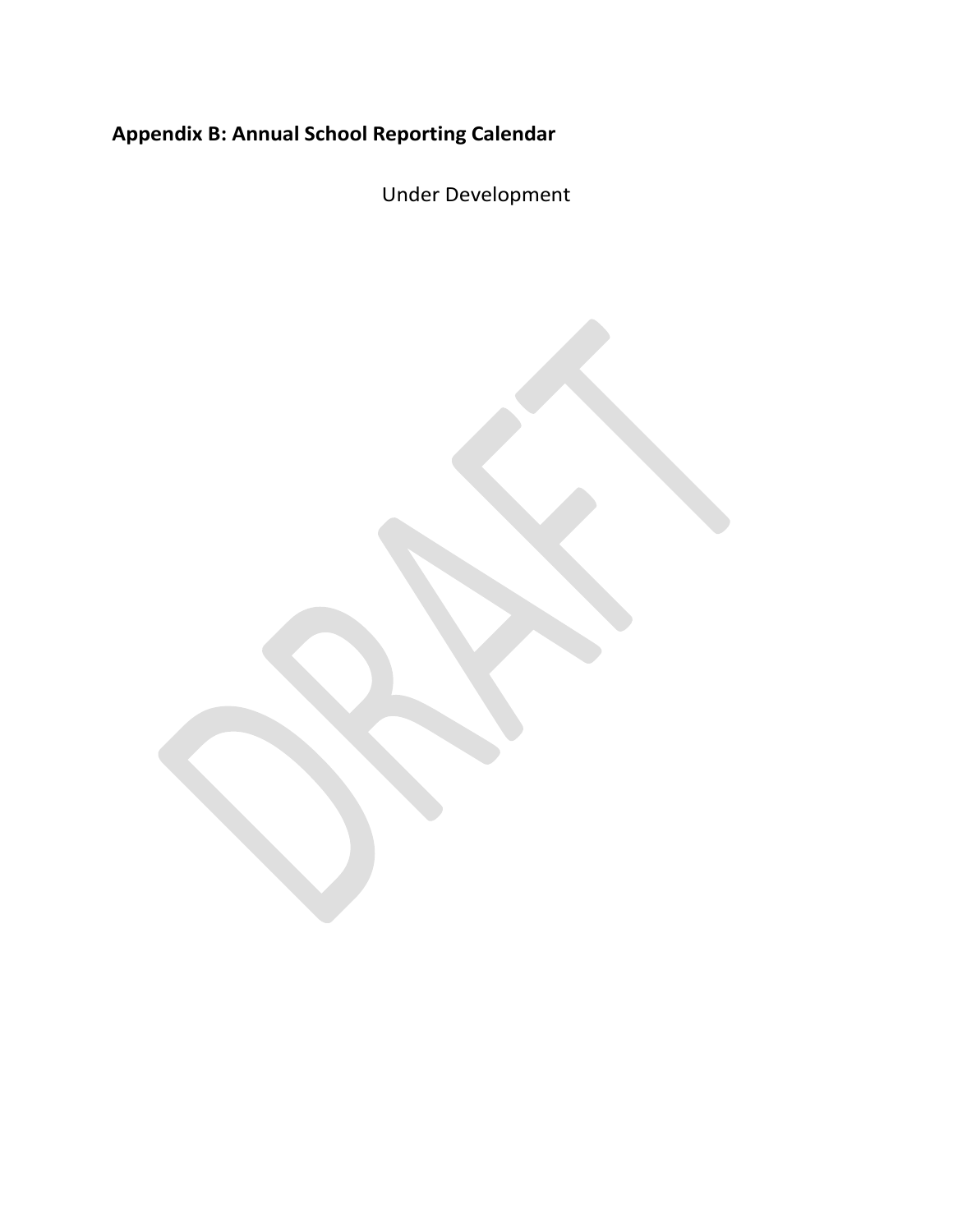# <span id="page-31-0"></span>**Appendix C: Summary of Site Visit Protocol**

Protocols under development.

The purpose of the school visit is to evaluate whether schools are in compliance with their legal and contractual requirements and to provide technical assistance including evaluative feedback, legal references and citations, and guidance manuals and resources. The goal of this visit is to evaluate compliance in key areas and observe the program of instruction in action, as described in the charter contract and Performance Framework. There are three types of school visits conducted by the PEC's authorized representatives:

- **1.** New school visits Within the first four months of opening, the PEC's authorized representatives visit all new schools.
- 2. Annual visits All schools are visited annual, generally between November and May. Annual site visits may be differentiated based on school performance, including academic, financial, and organizational performance.
- **3.** Renewal visits In the fall of the renewal year, the PEC's authorized representatives visit schools as part of renewal activities.

Two to four staff members who are the PEC's authorized representatives will participate in site visits. Site visits generally do not last longer than a day, but the time required depends on school performance and availability of necessary data, records, and staff time. Schools will be notified in advance as to the timing of site visits.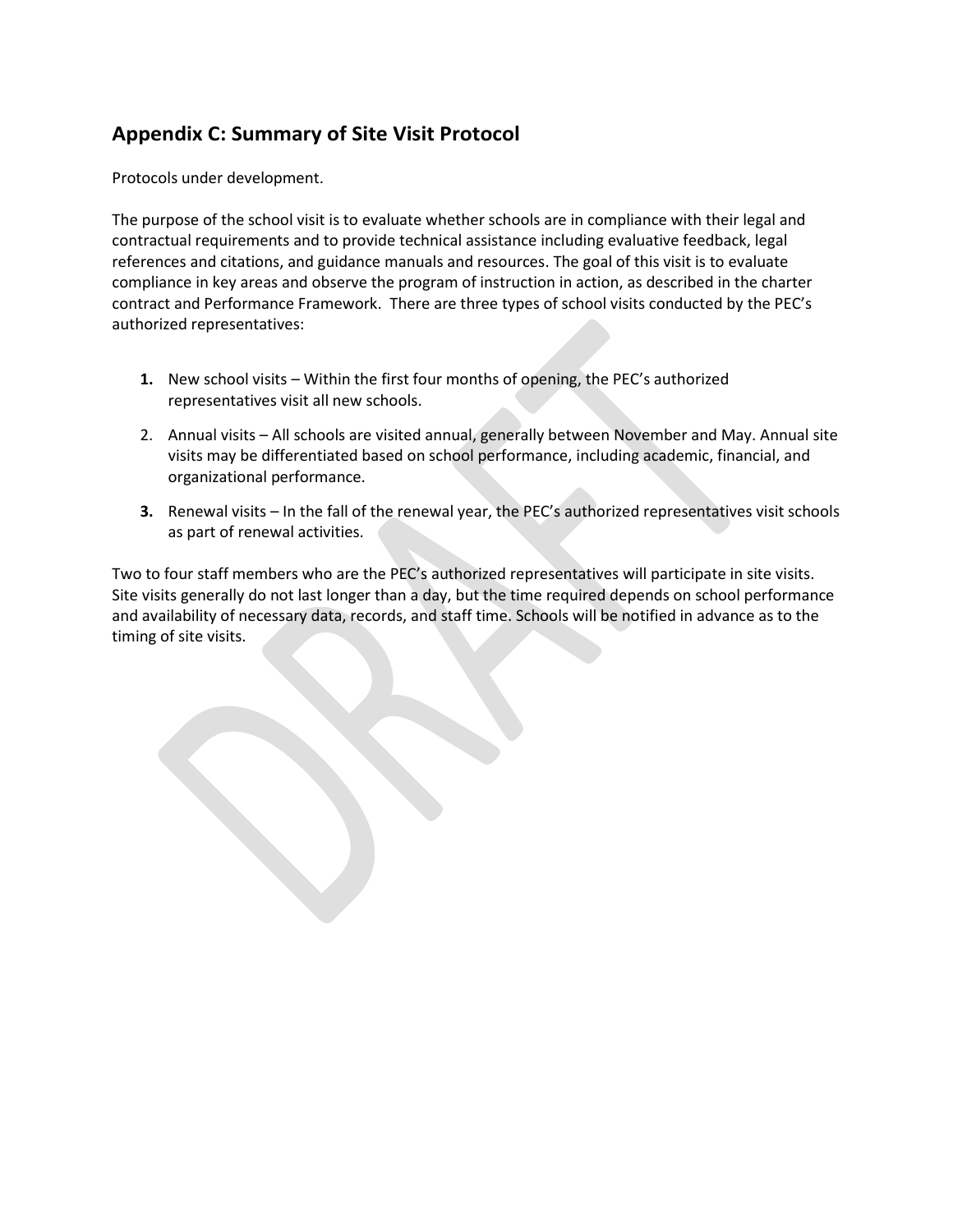# **Appendix D: Glossary of Terms**

**Annual Notice of Renewal Profile** – is an annual notice that will be sent to the school leader and all members of the school governing body. The notice will identify the renewal profile(s) the school is on track to fall within based on its performance under the current charter term. The PEC expects that schools will use these notices to both take action to respond to the potential renewal action by improving performance, as necessary, and to prepare and submit a response to the potential renewal action.

**Chartering Authority Intervention** – is action taken by the Commission or its authorized representatives to notify a school that it is failing to meet its legal and contractual requirements, to prompt the school to take action to correct its own failure to meet its legal and contractual requirements, and/or to revoke or non-renew a school that has demonstrated the inability or unwillingness to meet its legal and contractual requirements. Intervention may include providing findings of non-compliance during or after a site visit, issuing a Notice of Concern, a Notice of Breach, or a Notice of Revocation Review or Intent to Revoke, monitoring the implementation of an improvement plan or corrective action plan, or not-renewing a charter school.

**Chartering Authority Oversight** – is action taken by the Commission or its authorized representatives to evaluate whether a charter school is meeting its legal and contractual requirements. This may include evaluating submissions from the school, investigating complaints or allegations, conducting site visits or audits, evaluating data about the school's performance, or completing performance evaluations.

**Charter School Autonomy** – is the right of all charter schools to determine the methods by which they achieve their legal and contractual requirements, including all performance standards. Charter School Autonomy reflects the additional flexibilities granted through any non-discretionary or discretionary waivers as defined in statute, regulation, and policy.

**Intervention Ladder –** is the process by which the Public Education Commission will communicate to charter schools its concerns about academic performance, fiscal soundness or legal, contractual, or policy requirements.

**Final Notice of Renewal Profile** – is the notice provided to the school after the final performance profile prior to renewal is released. This notice will identify the renewal recommendation the school will receive and will notify any schools of their eligibility for expedited renewals.

**Legal and Contractual Requirements –** are the obligations a charter school must meet based on state and federal statutes, regulations and policies, and the terms of the charter contract. These requirements include the performance expectations established in the Performance Review and Accountability System, which consists of the PEC's Academic, Organizational and Financial Performance Frameworks, Intervention Ladder, Renewal Process, and Site Visit Protocols.

**Mission-Specific Goals** – are optional indicators that may be incorporated into the Academic Performance Framework. These goals should by outcome based measures of the school's effectiveness in implementing its mission. Goals are weighted as 10% of the Academic Performance Framework unless they are granted additional weight based on reliability and rigor.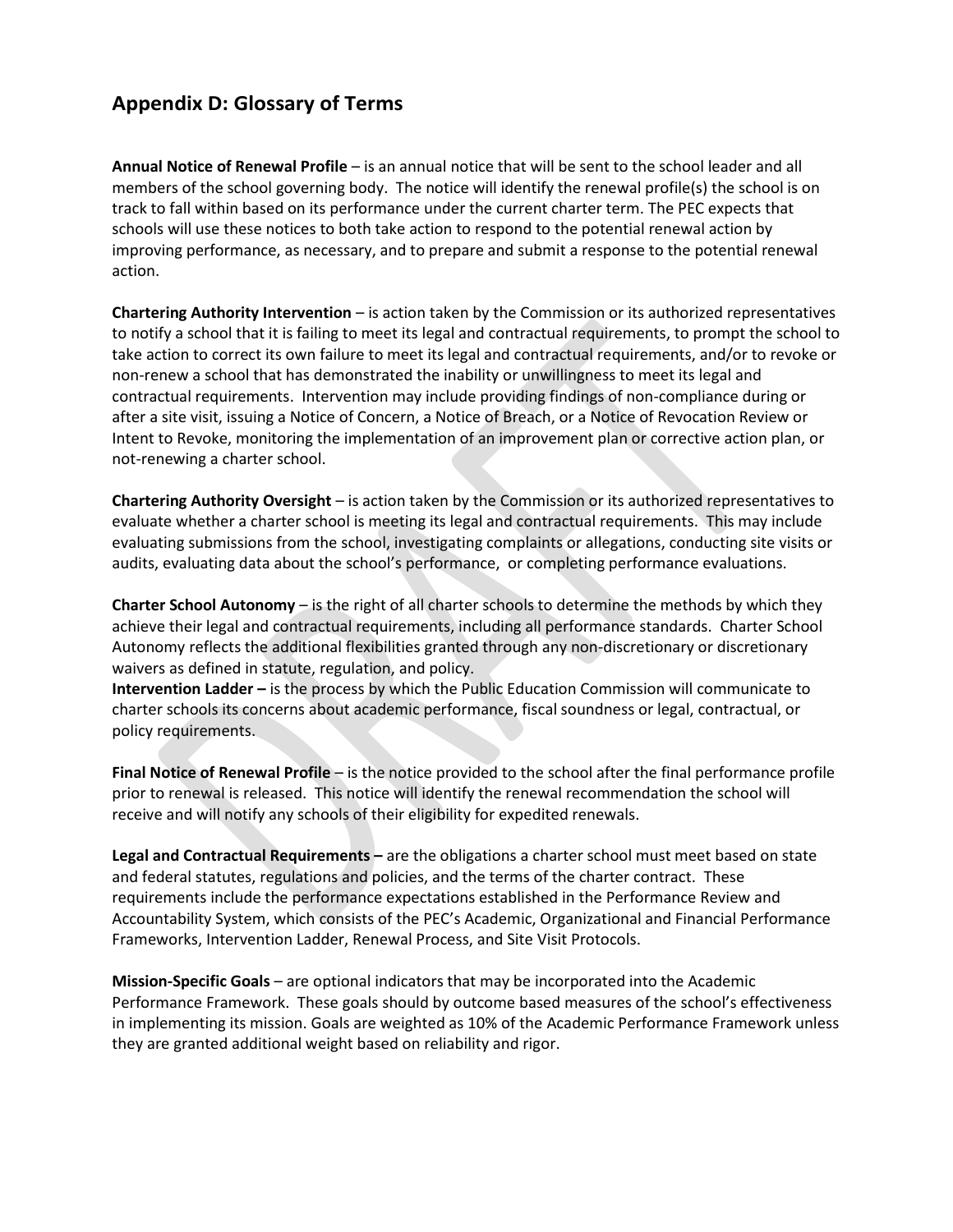**Notice of Breach –** a formal, written notice issued pursuant to a vote of a majority of Commission members at a properly noticed public meeting that a school is not meeting performance expectations or has failed to comply with legal or contractual requirements and, as a result, is in breach of the contract. This notice will often, but not always, be issued after a school has been issued a Notice of Concern and has failed to meet the requirements of the prior notice. In the notice, the Commission will establish expected outcomes and deadlines that must be met by the school. Deadlines will vary depending on the urgency of the matter and the amount of time it takes to reasonably cure the concern. Once a Notice of Breach is issued, schools are required to submit a Corrective Action Plan (financial or organizational performance) or an Improvement Plan (academic performance) that details the actions and timeline that the schools will implement to correct the breach. PEC's authorized representatives will monitor the school's implementation of Corrective Action and Improvement Plans, and regularly update PEC on progress.

**Notice of Concern –** a formal, written notice issued pursuant to a vote of a majority of Commission members at a properly noticed public meeting that a school is not meeting performance expectations or has failed to comply with legal or contractual requirements. In the notice, the Commission will establish expected outcomes and deadlines that must be met by the school. Deadlines will vary depending on the urgency of the matter and the amount of time it takes to reasonably cure the concern.

**Performance Review and Accountability System –** consists of the PEC's Academic, Organizational and Financial Performance Frameworks, Intervention Ladder, Renewal Process, and Site Visit Protocols. It is an adaptive tool subject to continuous review and improvement so that the students in New Mexico public charter schools are effectively served. New Mexico's charter schools are invited to be partners in the development and continuous improvement of this Performance Review and Accountability System.

**Preliminary Notification of Renewal Profile** – is the annual notice provided to the school at least one year prior to the date on which it must apply for renewal. The notice will identify the renewal profile(s) the school is on track to fall within based on its performance under the current charter term and will act as notice to schools that are likely to be eligible for expedited renewal. The PEC expects that schools will use these notices to both take action to respond to the potential renewal action by improving performance, as necessary, and to prepare and submit a response to the potential renewal action.

**Reliability** - is a demonstration that an assessment or other measure is an externally, national- or statenormed metric (e.g. ACT, SAT, ACCESS for ELLs, Spanish IPT). Mission-specific goals that are reliable shall be granted an additional five points of weight in the Academic Performance Framework. The additional weight will be taken from all other measures equally.

**Revocation Review** – is the process by which a charter school is considered for revocation of their charter. The revocation review can arise as a result of the school's failure to meet requirements specified in a Notice of Breach, receipt of multiple Notices of Breach in the same school year, or as a result of a violation of law that is significant enough to justify immediate revocation. A Notice of Revocation Review is issued at a properly noticed public meeting and established the actions to be taken by its authorized representative(s) and a deadline for the school to respond to the prospect of revocation.